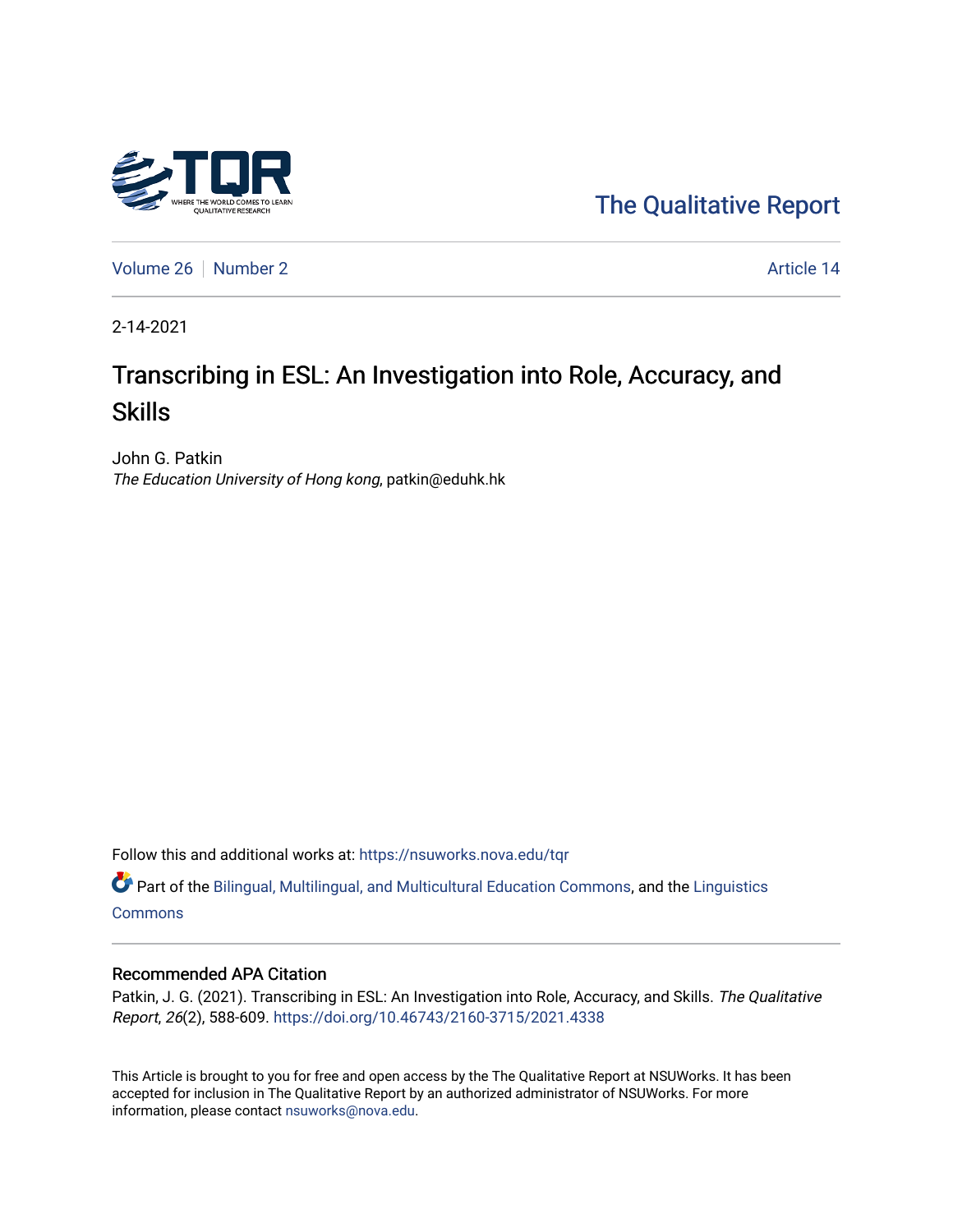

# Transcribing in ESL: An Investigation into Role, Accuracy, and Skills

## **Abstract**

The role, accuracy, and skills of a team of ESL researchers who transcribed more than 3,000 English language learning histories (LLH) from university students in Hong Kong is examined in this paper. The paper provides an insight into the role of transcribers, how they approach their work, the problems they face, and how they overcome them including the conflict of their prior English language learning. A selfadministered semi-structured interview and thematic analysis were used in this qualitative study. The findings show that transcribers learned experientially as they combined project guidelines and prior experience to achieve accuracy Transcribers feel more comfortable working on data that is closer to their English as a second language (ESL) background; however, this also contributed to personal conflict such as correcting grammatical errors. The outcomes suggest training, clear guidelines from supervisors, and incorporating feedback from transcribers can improve the richness and accuracy of data which is of great importance to second language data collection.

## Keywords

transcription, ESL, interviews, thematic analysis

## Creative Commons License



This work is licensed under a [Creative Commons Attribution-Noncommercial-Share Alike 4.0 License](https://creativecommons.org/licenses/by-nc-sa/4.0/).

## Acknowledgements

This work is supported by the University Grants Committee of Hong Kong. The interviews cited in this article are part of the data collected for the project, "Digital Archive of English Language Learning Histories" (Project no. 6361000). I would like to thank my colleagues for their assistance in data collection.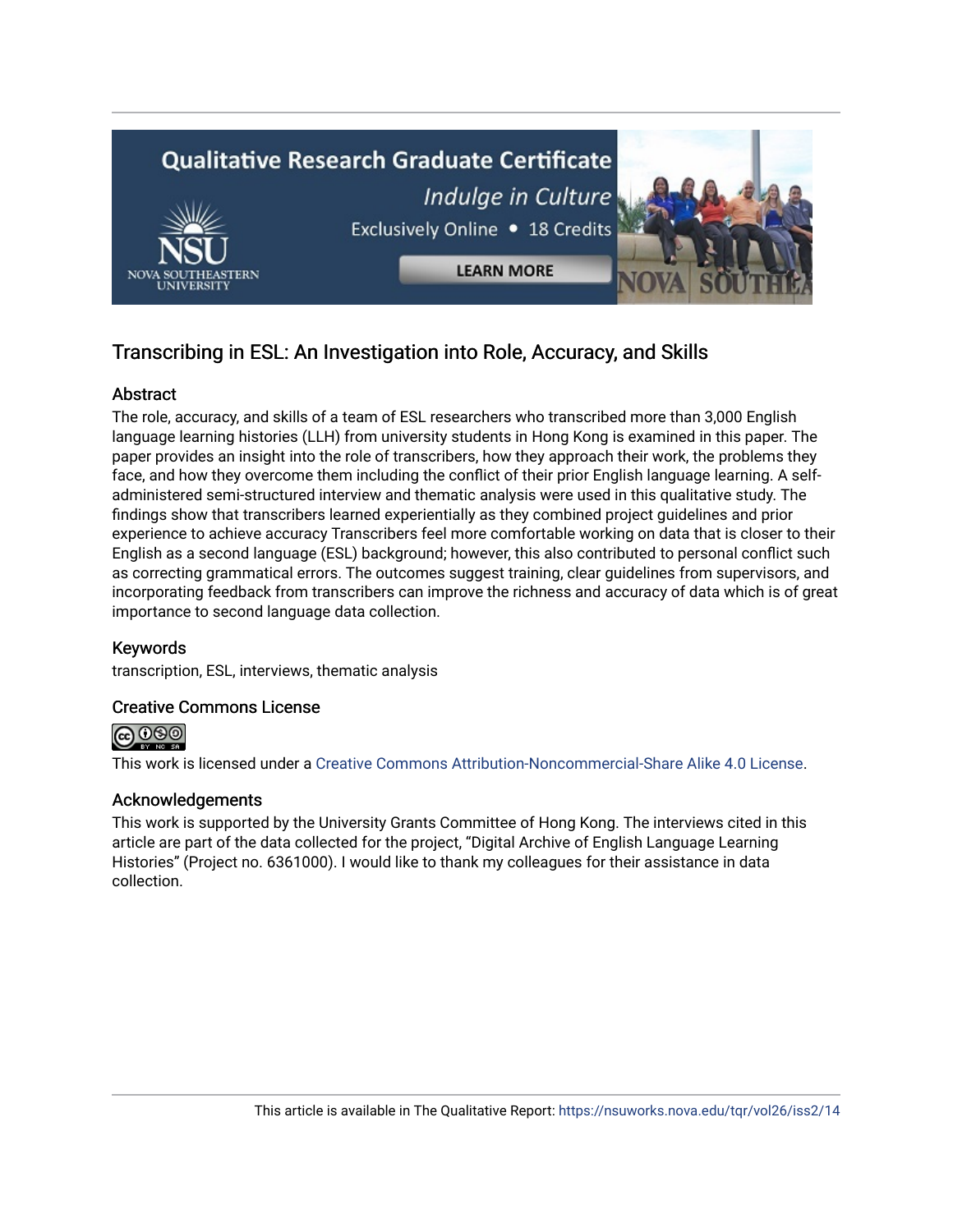

# **Transcribing in ESL: An Investigation into Role, Accuracy, and Skills**

John G. Patkin The Education University of Hong Kong

The role, accuracy, and skills of a team of ESL researchers who transcribed more than 3,000 English language learning histories (LLH) from university students in Hong Kong is examined in this paper. The paper provides an insight into the role of transcribers, how they approach their work, the problems they face, and how they overcome them including the conflict of their prior English language learning. A self-administered semi-structured interview and thematic analysis were used in this qualitative study. The findings show that transcribers learned experientially as they combined project guidelines and prior experience to achieve accuracy Transcribers feel more comfortable working on data that is closer to their English as a second language (ESL) background; however, this also contributed to personal conflict such as correcting grammatical errors. The outcomes suggest training, clear guidelines from supervisors, and incorporating feedback from transcribers can improve the richness and accuracy of data which is of great importance to second language data collection.

*Keywords:* transcription, ESL, interviews, thematic analysis

## **Introduction**

The Hong Kong Archive of Language Learning (HALL) is a web-based archive of more than 3,000 audio interviews about English language learning experiences (HALL, 2016). The archive aims to provide support and inspiration for English language learners and instructors, while the interviews and corresponding transcripts are being analyzed to better inform practice. This paper focuses on the transcription of the interviews with multilingual undergraduates in Hong Kong universities. A broader discussion of the project was published earlier (see Lee & Patkin, 2017).

The review of literature will discuss how transcription is employed in academic research. It will lead to three research questions that focus on the role of transcribers, their thoughts on accuracy, and the skills used in the preparation of transcripts. Through the answers of a semi-structured self-administered e-interview, the findings will reveal that transcribers share a belief in the need to act as a gatekeeper but are challenged by previous learning that conflicts with the need to provide a genuine transcript. The study concludes with a recommendation that the time and resources allocated to the process of transcription should be emphasized more at all stages of the research process and ESL transcribers should be employed for their insights into their familiar variety of English.

## **Review of Literature**

Transcription is commonly used to provide a textual representation of LLHs captured during field interviews to provide researchers a deeper understanding of personal experience while expanding methods of investigation (Barkhuizen et al., 2013). Transcription is widely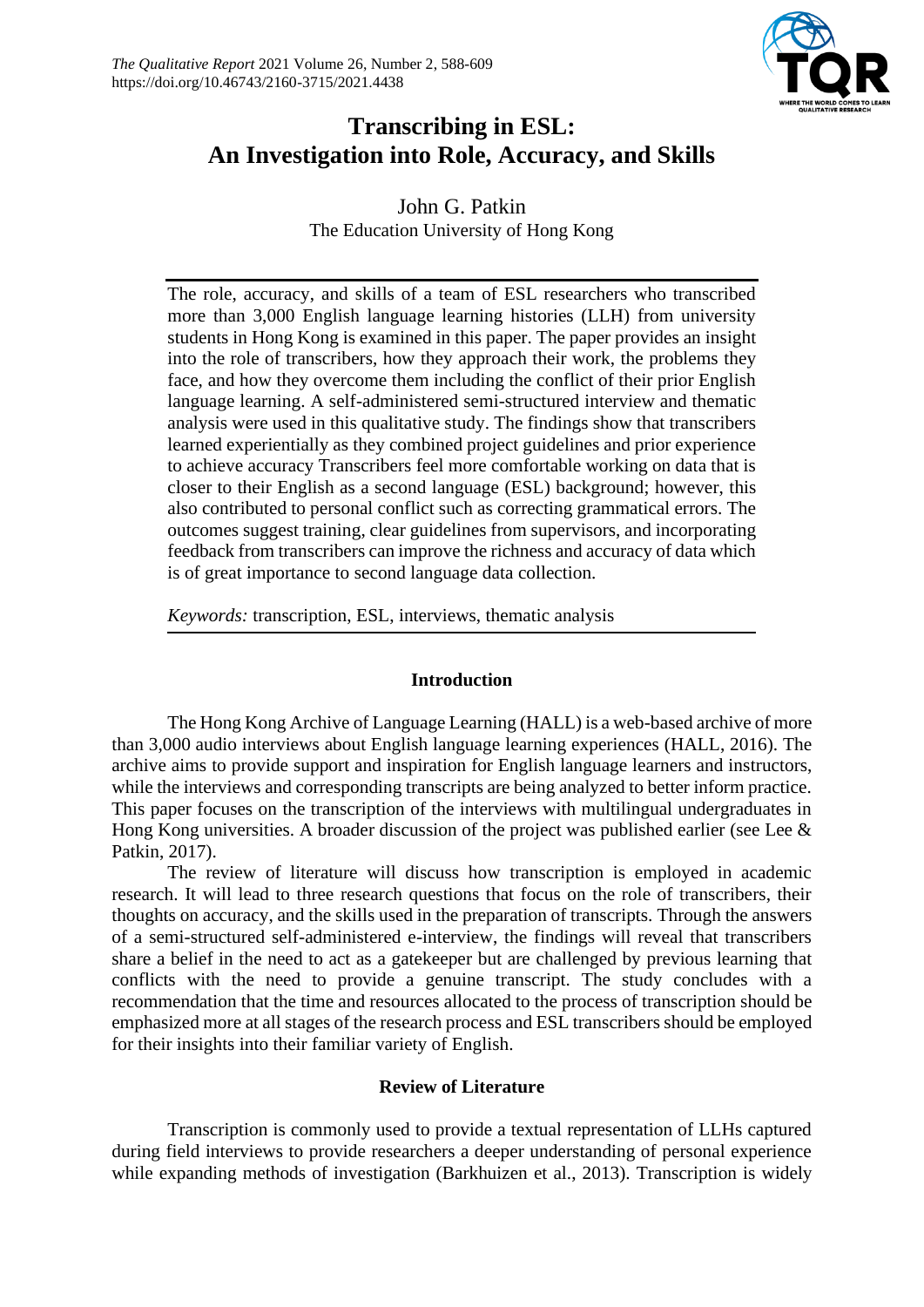employed in other areas of academia, law, and health care (Tong et al., 2007) yet calls for a closer examination of its methods have been made over the years (Bucholtz, 2000; Halcomb & Davidson, 2006; Poland, 1995; Riessman, 2002), particularly because transcripts are used to make life-changing decisions (O'Connell & Kowal, 2008) in fields such as law and medicine. Others have cautioned novice researchers on the use of transcription, suggesting it be employed carefully and alongside other data sources (Cohen et al., 2013). While the body of literature on the methodological role of transcription (see Bird, 2005; Breiteneder et al., 2006; Edwards, 2014; Jenks, 2012; Lapadat, 2000; MacWhinney, 2014; Mondada, 2013; Poland, 1995; Powers, 2005; Tilley, 2003) and the challenges of transcribing nonnative varieties such as dialects are growing (Bucholtz, 2000; Lampert & Ervin-Tripp, 2014), there is a noticeable gap in empirical studies on the role of ESL transcribers.

# **What is Transcription?**

Transcription is an orthographic representation and interpretation of sounds and activities (Bird, 2005; Edwards, 2014; Halcomb & Davidson, 2006) of humans and their interactions (Roberts, 1997) and is strongly influenced by the operator (Mondada, 2013) i.e., the transcriber as an "agent of change" (Lindsay & O'Connell, 1995, p. 102). The outcome of transcription is a customized (Mondada, 2013) and lasting "manipulable" product that can be "quoted, sorted, copied, and inspected" (Lapadat, 2000, p. 204). Extremes, though not direct opposites, dominate the definition of transcription - from the all-encompassing transcript (open) to summaries and selected sections transcribed with custom conventions (closed), all of which come in a variety of characters, some in color, that attempt to represent aspects of a speech event beyond words. An example of this with mark-ups in the VoiceScribe (VS) software, which was used in HALL, is illustrated below (Figure 1).

# **Figure 1**

*Open and Closed Transcription in VoiceScribe*



The terms verbatim (Poland, 1995), non-standard, open (Jenks, 2012), and natural (Oliver et al., 2005) are used in varying disciplines to describe a transcript that aims to capture all sounds and utterances in a recorded act of human communication. These "encompassing transcripts" attempt to provide an unfiltered textual representation of every noise, breath, pause, stutter, inflection, pronunciation, and grammatical deviation. Textual symbols and color illustrate a variation of utterances, while field notes provide background. Selective transcripts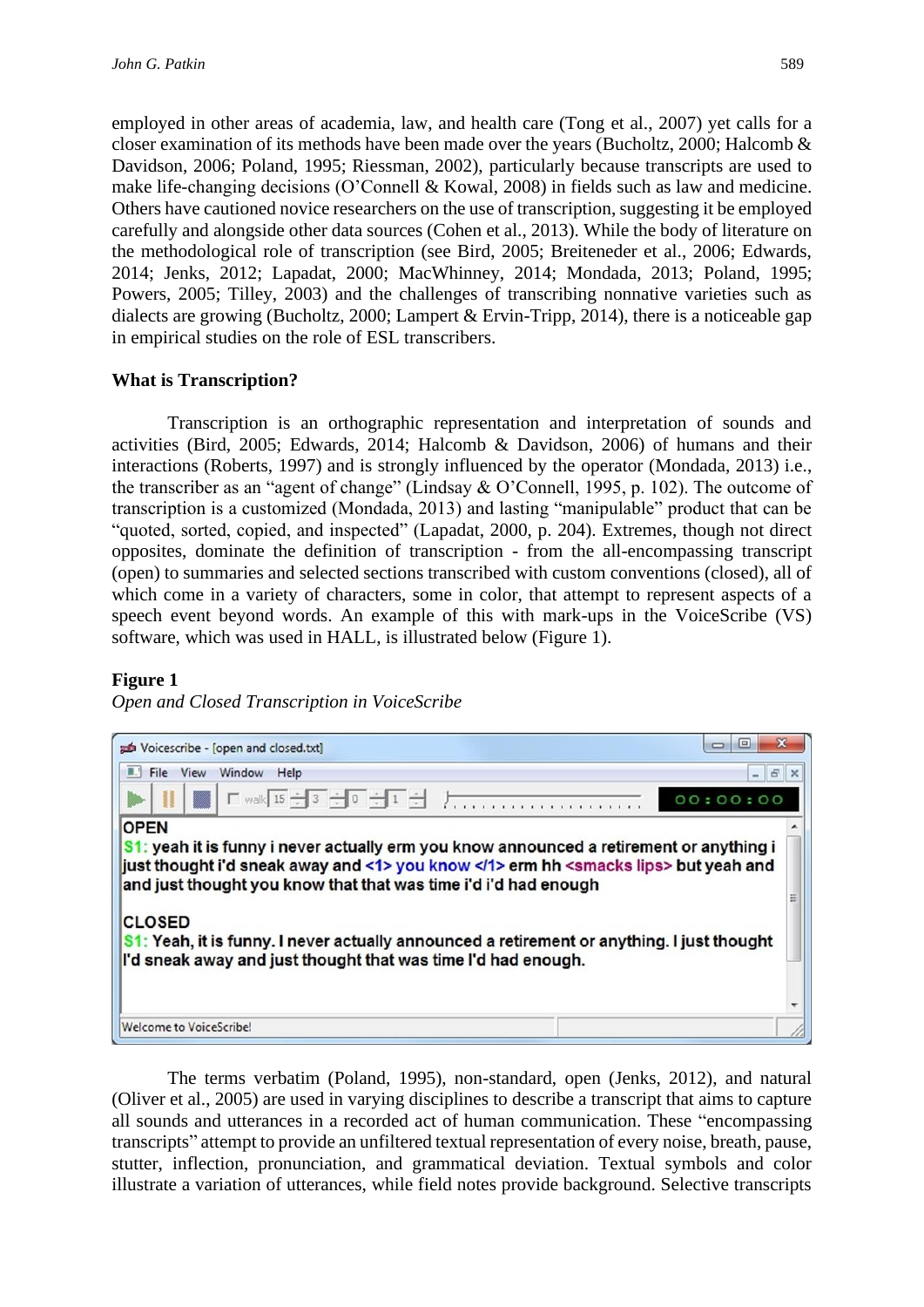focus on the data needs of specific projects (Jenks, 2012; O'Connell & Kowal, 2008; Oliver et al., 2006). Speech pathologists may be interested in pauses, breaths, and stuttering; hesitation and repeated utterances may inform psychologists; linguists may be interested in coinage as part of an investigation into language shift. HALL transcripts have been used to investigate the role of literature in English language learning (Lee & Patkin, 2016).

Transcriptions cannot be used as a standalone record of an event and it is impossible to capture non-verbal live action that permeates the senses of interlocutors and their observers (Jenks, 2012; MacWhinney, 2014; Powers, 2005). Constantly reviewing interviews is timeconsuming and expensive, so the transcript acts as a substitute. Like drama scripts, transcripts are interpretations with limitations (Jenks, 2012; Poland, 1995; Riessman, 2002). Transcripts are the outcome of an incomplete negotiation of what is heard and valued by the transcriber. HALL researchers were encouraged to transcribe their own field interviews in order to provide context to strengthen interpretations.

#### **Planning Transcription**

The role of transcription is often overlooked in the preparation of research proposals and reports. Proposals can underestimate the time and costs, while publications provide scant detail on the methods, techniques, conventions, resources, human interaction, and technical details of transcribing. Despite a disparity among scholars in the techniques of transcription, there is wide agreement on the need to plan (Bird, 2005; Breiteneder et al., 2006; Halcomb & Davidson, 2006; Jenks, 2012; MacWhinney, 2014; McLellan et al., 2003). One of the worst outcomes would be to modify transcription goals after starting due to an underestimation of the required resources (Tilley, 2003). Planning HALL's transcription was a combination of published guidelines and experience from prior projects.

#### **Transcription Conventions**

Employing a uniform system of conventions ensures large data sets from a variety of projects can be compared (Edwards, 2014; Mergenthaler & Stinson, 1992). Apart from linguistic markers, conventions can be used to establish uniformity in spelling (Breiteneder et al., 2006). Project transcribers need to agree on how best to represent hundreds of conversations in a uniform way (Jenks, 2012); however, they should be wary of uniformly attempting to map a set of conventions from one project to another (Lapadat, 2000; McLellan et al., 2003). HALL used a modified version of conventions from the Vienna Oxford International Corpus of English (Appendix 1; VOICE, 2013), and British spelling was adopted.

The procedure for preparing interviews for transcription included editing the beginning and end to eliminate doubt about starting points, length, and content. When multiplied by more than 6,000, a figure that included a first and second transcriber, hundreds of hours of labor were saved by transcribing only the answers rather than the interviewers' opening question and concluding remarks and pleasantries<sup>1</sup>. The unique keyboard shortcuts in VS allows users to control audio while typing in the same programme on a PC (VOICE, 2013). VS helped transcribers check scripts when they typed, as incorrect mark-ups would not display the corresponding color-codes. The color scheme also reduced the number of symbols and decoding skills required by the human analyst.

The semi-closed protocols in HALL reduced the workload for transcribers, but they were required to log instances where utterances, pauses, and context affected the interview.

<sup>&</sup>lt;sup>1</sup> The editing did not affect the content of the interviews. If the interviewer's question was referenced by the interviewee, it was included in the transcript.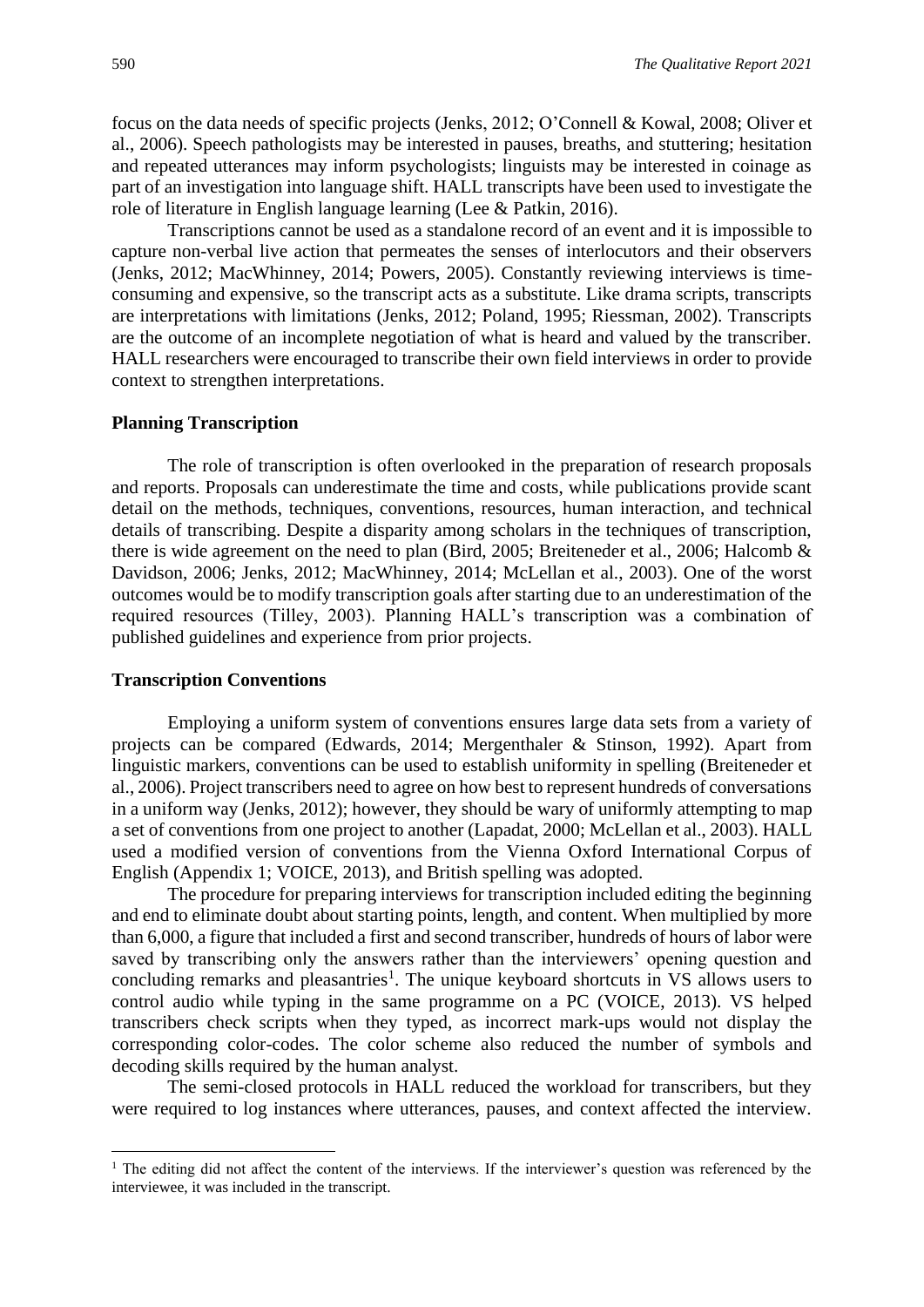These included repeated hesitations, pauses longer than four seconds, help given to interviewees by others to respond to a question and mechanical events that affected the recording such as loud noises, and recording failures. In the example below (Figure 2), the interviewee's hesitation is illustrated with six "erms" and several pauses.

## **Figure 2**

*Mark-ups Illustrating the Use of Fillers and Pauses*



## **Transcriber Training**

Investigators need to strike a balance between resources and research goals when choosing how transcription will be completed. Project transcription by the investigators can be avoided through outsourcing, but if team researchers do it, they will have a better feeling for the data (Bird, 2005; Halcomb & Davidson, 2006; Lapadat, 2000; O'Connell & Kowal, 2008; Tilley, 2003) and the process is appealing to people interested in human interaction beyond research objectives (Powers, 2005). It is common practice for researchers to employ transcription companies to save time, but it can be more expensive, and some level of time investment is still required for training and checking outsourced work (Jenks, 2012; Mergenthaler & Stinson, 1992). Employing student helpers on the premise they may be interested in the research may be counterproductive as their lack of experience may produce poor transcripts (Powers, 2005). Bird's (2005) reflection and Matheson's (2007) overview suggest positively framing the task of transcribing despite preconceived negativity. This helps trainee transcribers make their own decisions about whether it is an enjoyable exercise, but they should be warned that the process can be time-consuming (Bird, 2005; Lampert & Ervin-Tripp, 2014), and once trained, good transcribers should be retained (Powers, 2005). As the lead field researcher and chief transcriber, I leveraged my experience to emphasize the benefits of transcribing were more than financial and that being part of the project would strengthen their understanding of the research process. In workshops, I used examples from previous projects and explained how the training would give them a skill they can use for future studies and jobs.

Transcription systems need to be well designed and thoroughly explained (Edwards, 2014; McLellan et al., 2003; Riessman, 2002) as novices find it difficult to use a familiar language with non-standard forms (O'Connell & Kowal, 2008). If the transcriber is only working on the recordings, then the researcher needs to provide more background about the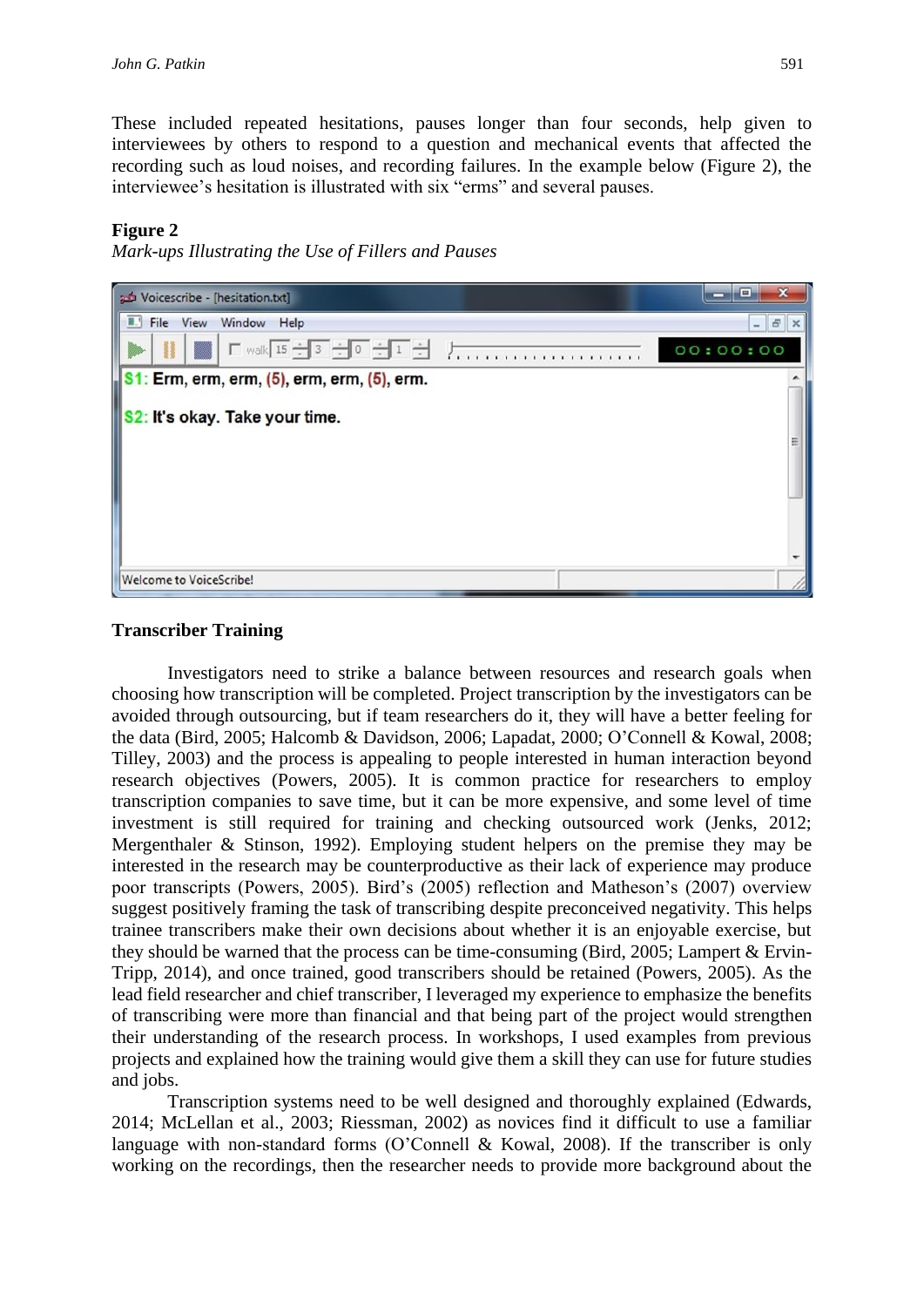aims, purposes, and processes, including the description used in publications, to facilitate a better understanding (Lapadat, 2000). In-house, outsourced, or researcher-transcribed, training ensures analysts will be able to read a truer account of what was said rather than what a transcriber thinks she heard (Breiteneder et al., 2006; Bucholtz, 2000; Poland, 1995). To ensure rigor, training should be ongoing and reflexive; diaries, meetings, and discussions should be used alongside transcript reviews and feedback (Lapadat, 2000).

HALL transcripts were checked against original recordings (McLellan et al., 2003) and if a high frequency of errors such as standardization and lack of conventions were found, the transcriber was asked to revise and resubmit. Standardization included the editing and correction of an interlocutor's speech and missed conventions included pauses, fillers, context, unintelligible speech, coinages, other languages, and laughter (see Appendix 1). This iterative process helped established a benchmark but was handled delicately to avoid demoralizing team members. Transcribers increased their confidence once they no longer had scripts returned, and we explained that we trusted their submissions because fewer corrections were made during the second round of checking. Guidelines and conventions ensured uniformity and authenticity. If the transcribers had standardized the speech, the transcript would not reflect the oral competency of the interlocutors or how they communicated with each other, particularly if there had been misunderstandings. The conventions also provided insight into the meaning of some responses such as pauses, filler, and laughter to mask embarrassment (Walkinshaw & Kirkpatrick, 2014), coinages, and code-switching which highlighted the relationship between the use of English and a first language (VOICE, 2013).

Errors attributed to a lack of subject knowledge and human ability (Reason, 1990) or even fatigue (Poland, 1995) can affect the transfer of audio to text. Without guidance, transcribers are inclined to insert their interpretations (Bird, 2005; Edwards, 2014; Tilley, 2003). Common errors and mistakes are attributed to "additions and omissions" (Pavlenko, 2007, p. 173). The omission of clarifying words such as "no" (Mergenthaler & Stinson, 1992) or using a homophone when mishearing (Lindsay  $& O'$ Connell, 1995) can have a major effect on research.

Error-ridden transcripts were prepared for discussion during workshops. When asked how the errors occurred, colleagues drew on their own experiences. Comparing work with colleagues helps to understand common goals and eliminate uncertainty (Powers, 2005) and it is easier to follow the development of transcripts if there is a verbatim text (Halcomb  $\&$ Davidson, 2006). Through training and practice, transcribers become more adept with software and machinery (Allwood et al., 2000; Bird, 2005) which allows them to concentrate more on the accuracy of the content rather than the mechanism for processing and developing it.

### **Challenges in Transcription**

No matter how much training project leaders provide, transcribers still make simple mistakes based on personal interpretations (Roulston et al., 2003) including the desire to correct non-standard grammar (MacWhinney, 2014), an area that has received little attention (Roberts, 1997). Some researchers suggest grammar correction is acceptable (Barkhuizen et al., 2013) and unavoidable due to personal bias (Lindsay & O'Connell, 1995; Oliver et al., 2006; Powers, 2005); however, the HALL conventions dictated that the original would be used which challenged the ESL transcribers.

Early transcripts in HALL revealed one colleague's belief that non-standard forms should be corrected as the original utterance made the interviewee look bad. Poland described such instances as a "tidy up" (1995, p. 296); Lindsay and O'Connell's study (1995) found "adverbs and conjunctions as the most frequent additions" (p. 111). Familiarity with varieties of English and general knowledge also affected transcripts as some of the researchers were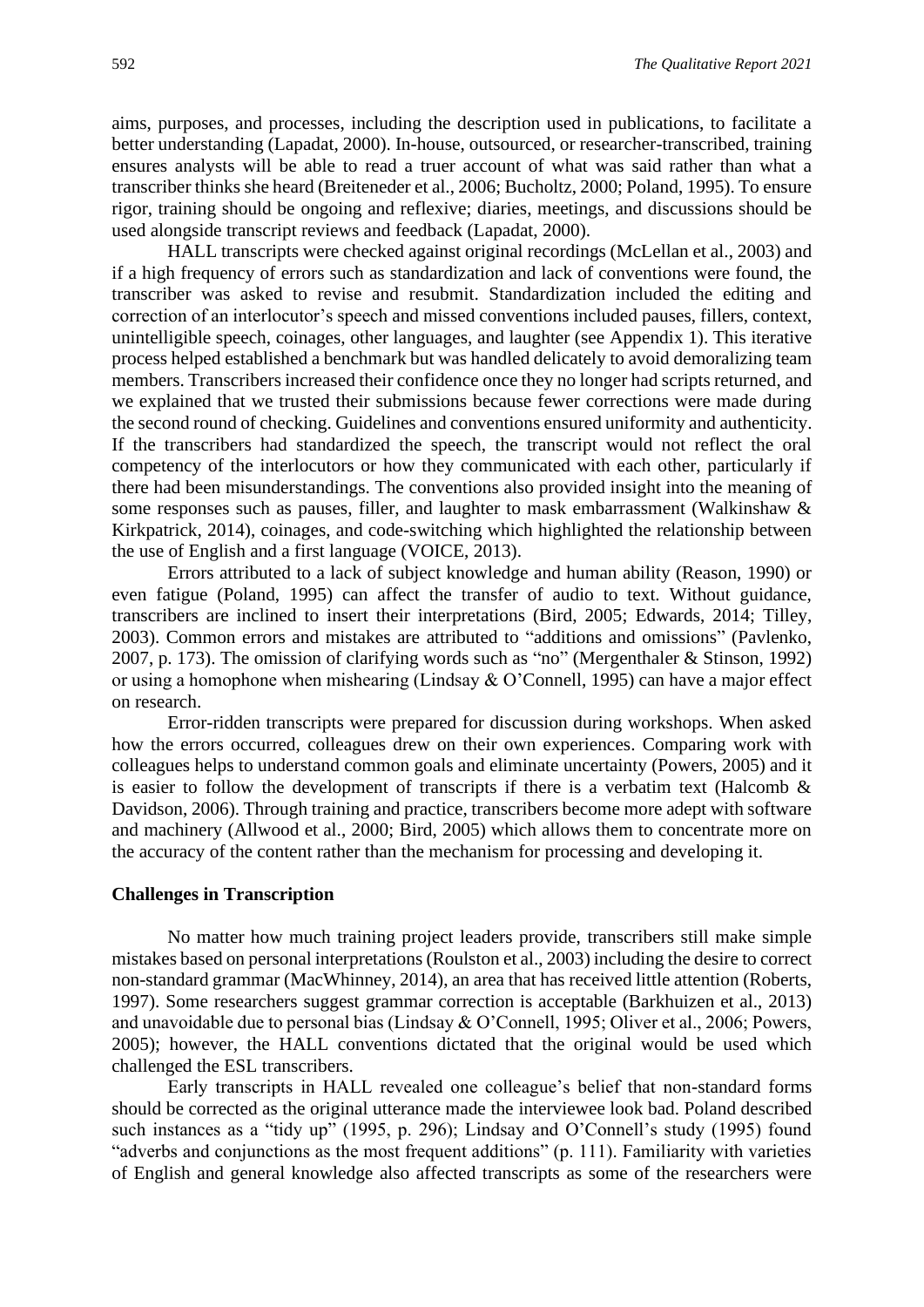unfamiliar with the topic mentioned by the interviewee, especially places outside Hong Kong where they had traveled. Transcription is also affected by the quality of audio recordings (Tilley, 2003) which can lead to misunderstandings.

Unintelligible utterances were handled in two stages. They first required the transcriber to revisit the utterance after completing a first draft because vocabulary was often repeated and sometimes easier to identify in another collocation. If it remained unintelligible, a note was typed into the file header so that the second transcriber could check it (Poland, 1995). Despite our best efforts, some utterances remained unknown. Such cases are considered as limitations of transcription (O'Connell & Kowal, 2008). Interviews were conducted in English, however, some interviewees reverted to their first language (L1) when accessing thoughts. To maintain their original meaning (Pavlenko, 2007), these dialogues were presented in their original form along with a translation.

Transcription is criticized for its inability to capture color and smell along with the feelings of the interlocutors (Lapadat & Lindsay, 1999). Other stages in the research process such as data collection, processing, and analyses also have their flaws. Transcribing is more expensive than some realize due to the many hidden hours that are required to decipher different accents and poor recordings. Such costs can increase if a transcriber misinterprets instructions resulting in hundreds of hours of work that are meaningless to an investigation. For example, if a transcriber corrects a speaker's grammar it might jeopardize an investigation into tense markers. It is therefore prudent and cost effective to check a small selection of drafts to ensure the transcriber is following instructions and correct any problems early on (Poland, 1995).

#### **Research Questions**

The review of literature has shown us there is a rich body of information that can be used to guide transcribers however there is a lack of focus on how ESL transcribers interact with conventions. These gaps in the literature and the growing role of ESL in language research led to an examination centering on the following three questions:

- RQ1: How do ESL transcribers define their role?
- RQ2: How does insight contribute to an ESL transcriber's accuracy?

RQ3: How do ESL transcribers apply their skills?

The research questions aim to contribute to the body of knowledge on transcribing with a focus on the growing area of ESL researchers. By answering these questions, investigators will be better informed about the needs of ESL transcribers while practitioners will benefit from the shared experiences of peers. The methods and outcomes of the investigation will be discussed in the following sections.

#### **Methodology**

A self-administered semi-structured interview and thematic analysis were used for this qualitative study investigating the role, accuracy, and skills of ESL transcribers. All 13 of the project's transcribers were approached to take part but four declined. All responses have been anonymized<sup>2</sup>.

<sup>&</sup>lt;sup>2</sup> The present study fell under the auspices of the Digital Archive of English Language Learning Histories, which was approved by the Human Subjects Ethics Committee at City University of Hong Kong.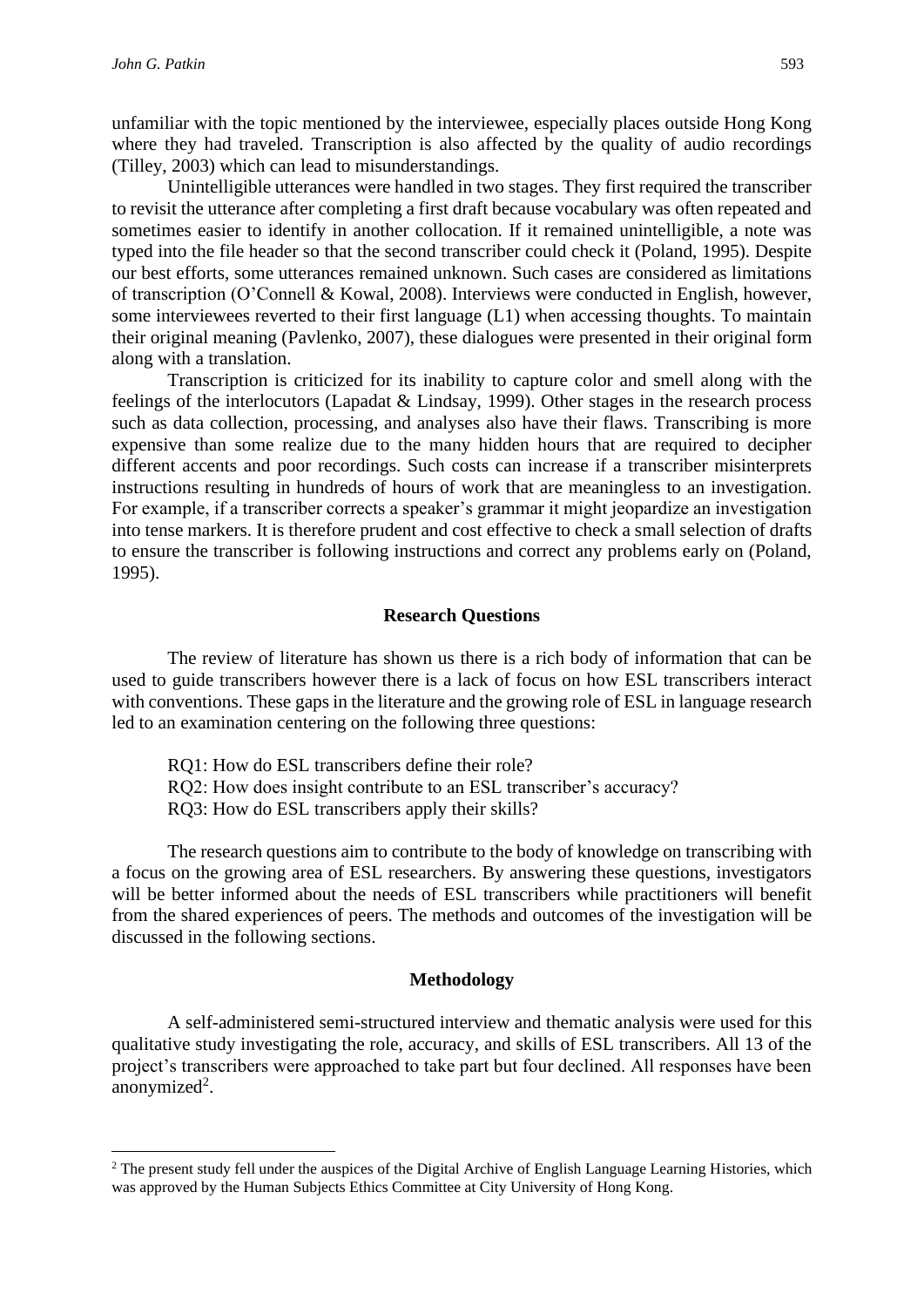#### **Participants**

All participants in the present study had attended at least one transcription training workshop. The workshops were followed up with e-coaching which included practice transcription and ongoing feedback. The workshops introduced the nature of the project, the data collection process, and file management. The training aimed to familiarize the researchers with the transcription conventions (Appendix 1) employed for the project, identify common themes and language, and forewarn them about common errors and mistakes. The profile of each respondent is tabled in Figure 3 which shows their employee role, level of academic achievement, languages spoken, gender, and age.

#### **Figure 3**

| Respondent     | Role       | Academic status | Languages spoken        | Gender       | Age       |
|----------------|------------|-----------------|-------------------------|--------------|-----------|
| T <sub>1</sub> | TR, PW     | <b>B</b> , M.   | English, Cantonese (L1) | $\mathbf{F}$ | >40       |
| T2             | TR, IV     | B, M            | English, Cantonese (L1) | $\mathbf{F}$ | $35-40$   |
| T <sub>3</sub> | TR, IV, PW | $B, M, P$ (IP)  | English, Cantonese (L1) | $\mathbf F$  | $30-40$   |
| T <sub>4</sub> | TR, IV, PW | В.              | English (L1), Cantonese | M            | $20 - 25$ |
| T <sub>5</sub> | TR, IV, PW | Β.              | English, Cantonese (L1) | $\mathbf{F}$ | $20 - 25$ |
| T <sub>6</sub> | TR, IV, PW | <b>B.</b>       | English, Cantonese (L1) | $\mathbf{F}$ | $20 - 25$ |
| T7             | TR, IV, PW | <b>B.</b> M.    | English, Cantonese (L1) | M            | $25 - 30$ |
| T <sub>8</sub> | TR, IV, PW | $B$ (IP)        | English, Cantonese (L1) | $\mathbf{F}$ | $20 - 25$ |
| T <sub>9</sub> | TR, IV, PW | <b>B.</b> M.    | English, Cantonese (L1) | ιF           | $25 - 30$ |

*Profile of Respondents*

*Note*. TR=transcriber; PW=project worker; IV=Interviewer; IP=In progress; B=Bachelor; M=Master; P=PhD.

All respondents had transcribed interviews and proofread colleagues' work while all but one had conducted primary interviews. Most had completed an undergraduate degree, and more than half had a postgraduate qualification. All had studied in English at university level and spoke Cantonese as an L1 except T4, who was a native English speaker.

#### **Data Collection**

The self-administered seven-item interview was emailed to respondents who were asked to type their replies. The e-interview format was chosen as much of the communication for the project had been conducted via email. It also allowed the respondents to curate their answers in their own time and without prompting (Burns, 2010; Ratislavova & Ratislav, 2014). As I had acted as their leader in the field, I was wary of a possible power distance effect (Hubbell, 2003) and therefore felt it was important for them not to feel as if they had to respond or be "supervised" while answering.

The first six questions addressed four main issues including the role of a transcriber, prior knowledge of the field, problems, and solutions, and what was learned. The final question asked for additional comments that may have led to topics that were not already addressed (Castillo-Montoya, 2016). The table below (Figure 4) aligns the six open questions with the RQs. To ensure the RQs were answered, specific questions were asked; however, some responses provided greater insight into the overall study.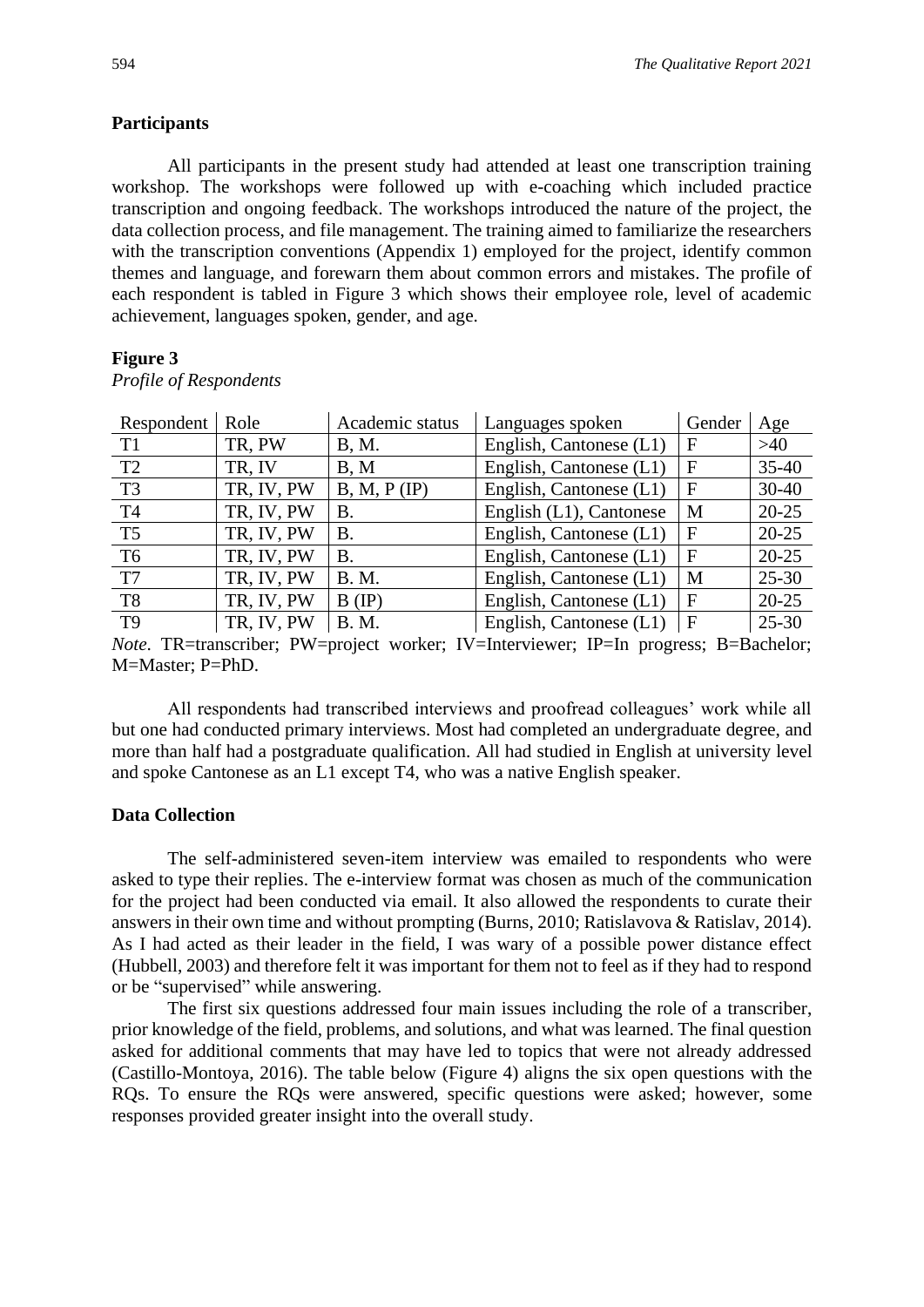**Figure 4**  *RQs Aligned to Interview Items*

| <b>RQ</b>      | Question                                                                        |
|----------------|---------------------------------------------------------------------------------|
|                | How would you describe your role as a HALL transcriber?                         |
|                | What did you know about transcription before you started working on HALL?       |
| 2              | What was the difference between transcribing for HALL and what you already knew |
|                | about transcribing?                                                             |
|                | What kinds of challenges did you face during transcription?                     |
| $\overline{3}$ | What did you learn while transcribing?                                          |
|                | How did you meet those challenges?                                              |

## **Data Analysis**

An iterative process was used for the data analysis. Thematic analysis (Aronson, 1995) was employed manually and with the assistance of software (Elliott, 2018). The first stage was the reading of all responses, the second was the generation of keywords through a software programme, and the third was thematically linking the keywords and RQs to the responses of the interviewees. The manual and electronic sorting of the data ensured its rigor as the final stage was linked to the interviewee's original statements.

The reading stage allowed me to understand how the interviewees had responded to the questions and whether there was a need to clarify any of their statements. All nine transcribers provided responses to the six questions in the self-administered interview. Only one (T7) responded to the seventh question with a comment stating he was surprised how challenging transcribing can be. The responses were then collated into one file and WordSmith Tools (Scott, 2008) was employed to create a list of keywords. The total word count was 3,366. After conjunctions, prepositions, articles, and unassociated words were eliminated, the word list was conflated to 372. The words were grouped according to RQ keywords – "Role," "Accuracy" and "ESL*.*"

Using WordSmith's concordance feature (Johnson & Ensslin, 2006), words were listed as frequencies. For example, know, knowing, knew, and knowledge (n=13) and learn, learned, learning, learnt, and lessons (n=18) were conflated to the root word "experience" which featured throughout Bird's (2005) reflection of being transcriber. In RO1, "Role" was linked to "experience" and "knowledge" through T1's statement: "My first experience of transcribing occurred in working on HALL. There was not much to be compared with my previous knowledge on transcription."

#### **Figure 5**

*Word List Aligned to RQs*

| RQ | RQ key words | Root words                                         |
|----|--------------|----------------------------------------------------|
|    | Role         | self, experience, ownership, task                  |
|    | Accuracy     | accuracy, sound, rules                             |
|    | <b>ESL</b>   | understand, culture, language, grammar, difference |

Powers (2005) associates accuracy with the sounds of interviewees. Sound, speak, speaker, speakers, speaking, speaks, speech, speeches, spoke, spoken, talk, and talking  $(n=30)$ were conflated to sound. In RQ2, accuracy was linked to sound. T2's statement in response to the question about the challenges faced during transcription provides an example of this link: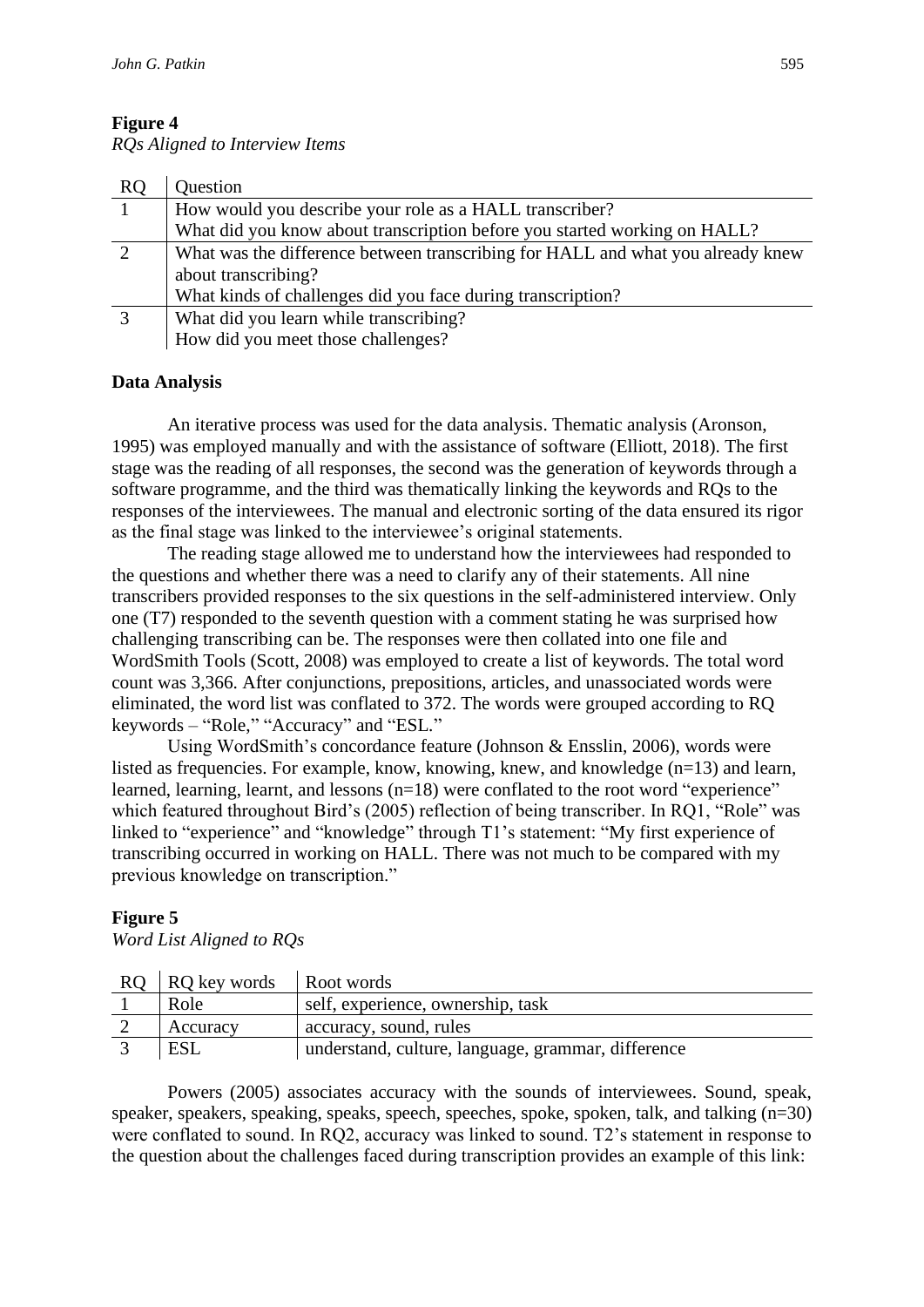When the interviewee has a strong regional accent, he/she speaks too fast or at extreme pitches either too high or too low, doesn't fully pronounce the words, frequently chimes in in the middle of others' responses and the background of recording is full of noise.

The third RQ centered on the theme of ESL. Words such as differ, different, and differently  $(n=14)$  highlighted the conflict faced by the transcribers as they tried to adapt to other accents when typing up interviews. The relationship to ESL is linked to the problems faced by nonnative speakers (Lampert & Ervin-Tripp, 2014) or researchers working with regional dialects and accents (Bucholtz, 2000). Such experiences include those of ESL transcribers working with differences in culture, grammar, and language (Breiteneder et al., 2006). T4 explains he was unfamiliar with some of the interviewee's accent: "It was a little difficult at the beginning, but I eventually got accustomed to it and was able to understand different accents more easily."

#### **Findings**

The findings are presented in three sections in order of the RQs. Firstly, there are results on how ESL transcribers define their role. Secondly, the results of the techniques ESL transcribers use to ensure accuracy are presented. Finally, the results of the third RQ on how ESL transcribers apply their skills are presented.

## **RQ1: How do ESL Transcribers Define Their Role?**

HALL transcribers defined their role as an evolving gatekeeper that developed skills organically. As they reflected on the rules and conventions of transcribing for HALL, the respondents drew on their past experiences and how they transformed their understanding of the importance of their role in the research process. They knew they had to follow a system of conventions in the transformation of audio to text.

In excerpt 1, T8 was one of three honors students who had joined the HALL research team as part of a final year project. She recognized the importance of her gatekeeping role and sought to clarify the rules of the project and the role of a transcriber with a friend.

### **Excerpt 1**

We also have to follow guidelines, e.g., mark-up conventions, when we transcribe audio records. I have a friend who also does transcriptions parttime, but I never heard of these from her*.* (T8)

In excerpt 1, T8 compared her role with a friend while T4 (Excerpt 2) and T6 (Excerpt 3) grew to understand the importance of their contribution to the project.

### **Excerpt 2**

Since my only experience with transcription prior to HALL was during my time working as an English Broadcast Journalist, I saw it as an informal process which simply allowed people to locate information, they might need quickly for purposes such as quoting. Transcribing for HALL was a completely new experience for me as the whole process was much more structured and professional compared to my previous experiences*.* (T4)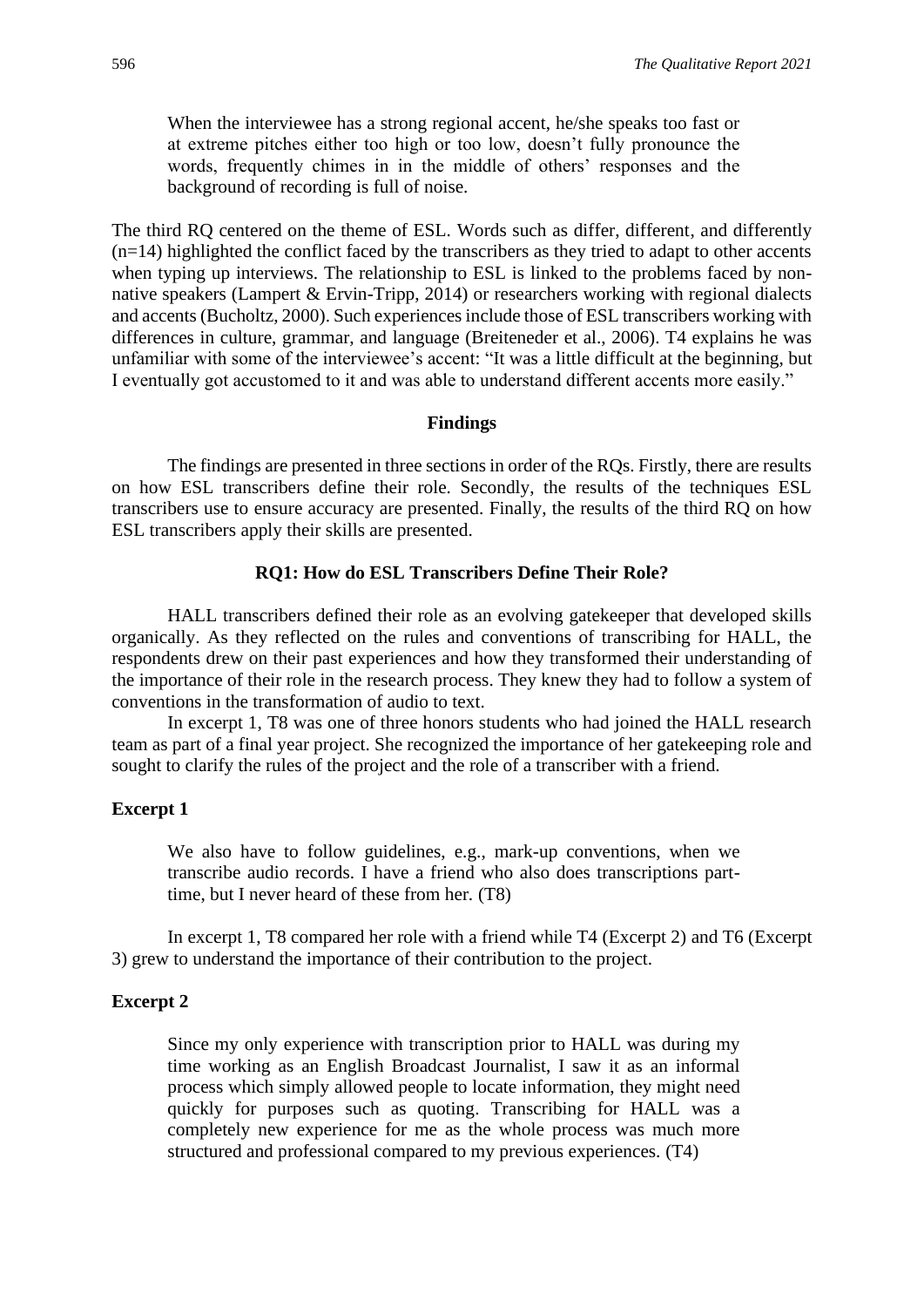## **Excerpt 3**

I have done some transcription before for a different project. It was a completely different experience as there weren't any guidelines or rules; I was simply told to type up the dialogues on a word file from beginning to end. There were no symbols, no revisions, and certainly no VoiceScribe. I would describe it as a very amateur experience*.* (T6)

The experience changed T4 and T6's perception of a transcriber from an amateur role to a professional one. That professional role was defined by T7 in excerpt 4 who felt he was a conduit between interviews and investigators.

### **Excerpt 4**

I have to transform experiences which students shared orally into written texts, which researchers can use in their studies. (T7)

T7 defined his role as a stage in the research process. The limitations of this role are acknowledged by T9 (Excerpt 5) who also accepted the role of gatekeeper.

## **Excerpt 5**

Although it was understandable that the transcription could only be a representation and could not capture every detail in the time of interview, I tried to identify the speech as accurate as I could without changing their use of words and grammar*.* (T9)

The transcribing guidelines surprised T8, T4, and T6 who acknowledged transcription requires a variety of known and emerging skills and resources to meet the goals and requirements, T7 defined the transcriber's role in the research process while T9 revealed the limitations.

## **RQ2: How Does Insight Contribute to an ESL Transcriber's Accuracy?**

Transcribers rely on existing skills and utilize a variety of tools including audio equipment and the Internet to ensure accuracy.

T5 noted the importance of listening carefully (Excerpt 6). She was wary of losing concentration and omitting utterances that are critical for research.

## **Excerpt 6**

….without listening actively and consciously to what the interviewees are saying, it's easy to miss noting an expression or the tone of the speaker, which are critical to the analysis process in the research. It is essential to be aware of this because it will prevent the original meaning of a transcript being altered. (T5)

Omitting an utterance is similar to leaving out unintelligible speech. Returning to unintelligible speech after completing the first draft allowed T6 (Excerpt 7) to maintain momentum instead of being stuck.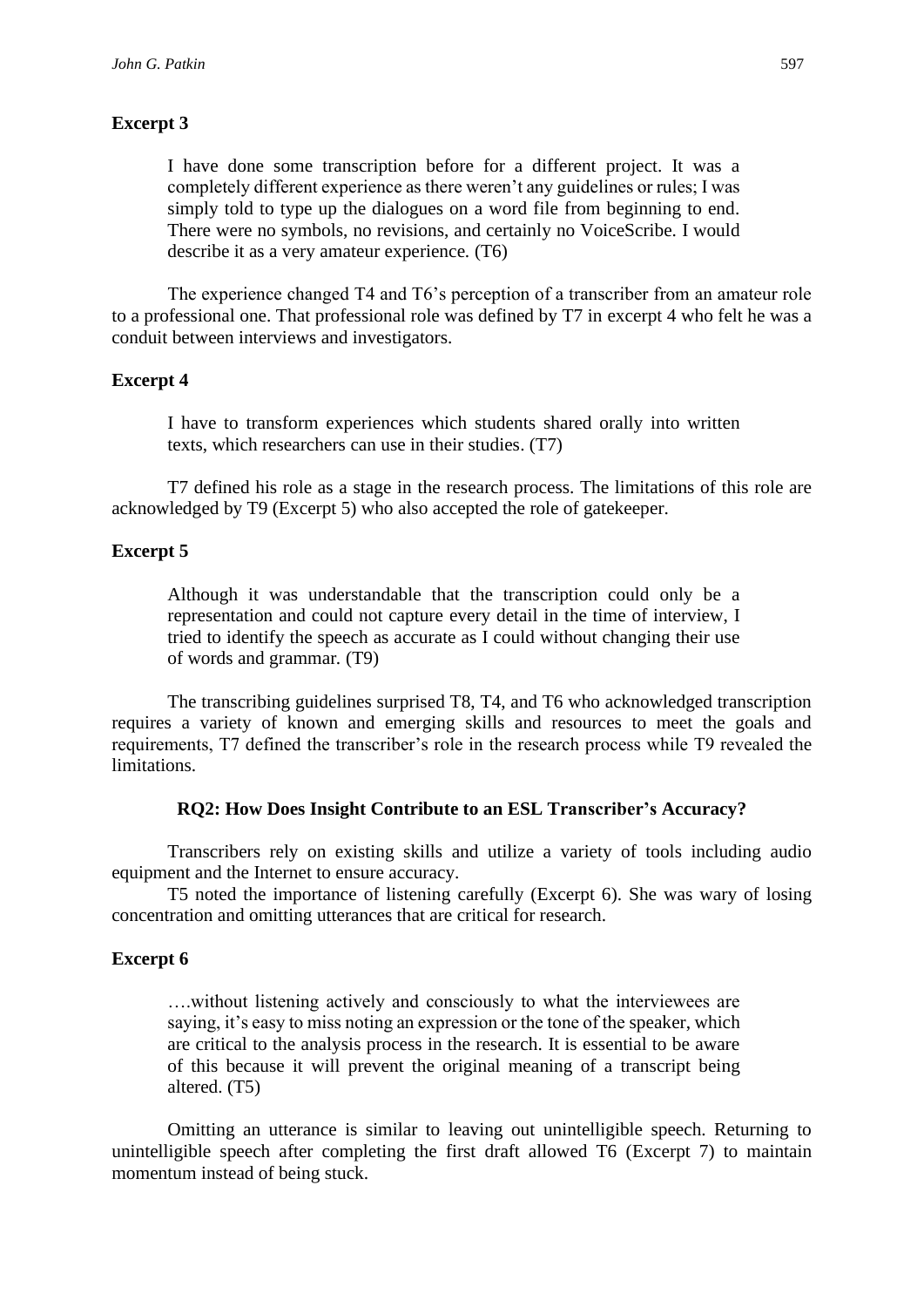#### **Excerpt 7**

And if I really can't make out what the interviewee is saying, I would return to it after a couple of hours or even a day – sometimes it helps so that I don't get stuck on the same part again and again*.* (T6)

Identifying unintelligible speech may improve over time. Transcribers may also consider their working environment and equipment. In excerpt 8, T9 improved her comprehension by using an over-ear headphone instead of an ear bud.

## **Excerpt 8**

Using better equipment (headphone instead of earphone) and working in a quiet environment would help enhance the accuracy of transcription*.* (T9)

Once the transcribers had set-up their equipment, the next stage was increasing their output while maintaining accuracy. In Excerpt 9, T1 explains that she tried to type as quickly as the interviewees.

## **Excerpt 9**

Typing fast and accurately while keeping up with the audio was challenging at first. I do type a lot on a daily basis for emails and document processing. However, more practice was needed to type at a pace that's demanded of audio transcriptions. (T1)

Sometimes transcribers could listen clearly but were unfamiliar with the language used by the interlocutors. In excerpt 10, T7 was able to fill in the gaps by using open-source websites.

#### **Excerpt 10**

I also use Google to find titles of works and some unfamiliar words. Wikipedia is very useful for finding characters and things happened in the stories they talk about. (T7)

ESL transcribers define accuracy as critical for research outcomes. Transcribers need to focus to listen and utilize tools such as better audio equipment and the internet to improve their comprehension.

#### **RQ3: How do ESL transcribers apply their skills?**

Transcribing other ESL speakers invoked the transcribers' own learning and beliefs toward the use of English. Some of the transcribers were able to utilize their prior learning while others found it a hindrance.

As a Cantonese L1 speaker, who had been educated in Hong Kong and worked as an English teacher, T2 felt her connection to "local" interviewees improved her ability to transcribe.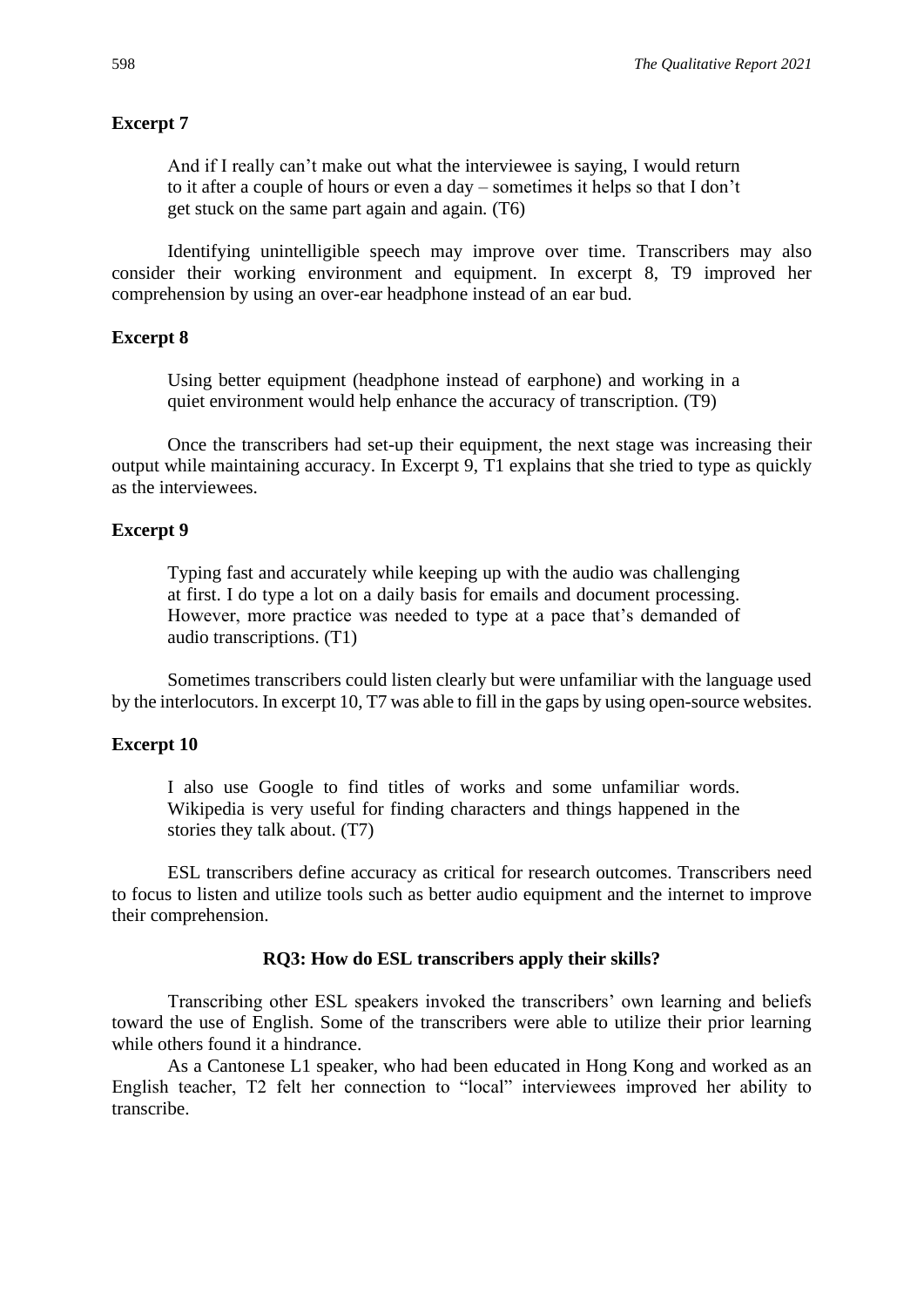## **Excerpt 11**

I see myself as somebody who helps translate thoughts of the interviewees as their use of English sometimes bears traits of local linguistic culture, which could be hard for non-locals to decode what they really imply. (T2)

T2 has more than 10 years' experience teaching ESL students while T4 was a fresh graduate who used English as first language. In Excerpt 12, T4's lack of experience with ESL speakers from mainland China made it harder to comprehend interviewees' accent, pronunciation, vocabulary, and proficiency in English.

## **Excerpt 12**

….some had accents which I won't come across often. Therefore, accurately interpreting their words was challenging at times. ….I would not understand certain words or answers as I might lack the knowledge of certain places or education systems such as China's college entrance exams GaoKao<sup>3</sup>. (T4)

T4's struggle to comprehend interviewees was shared by T9 in Excerpt 13 who was confused by the pronunciation of tense markers.

## **Excerpt 13**

I encountered difficulties in listening to the tense markers (-ed or –t ending) during transcription. In natural conversation, those markers were not stressed and less audible. As a result, it might be difficult to decide whether the respondents had added those when they seemed to be using past tense or past participle. (T9)

The process of listening intently to other speakers of English had a positive effect T6 in Excerpt 14. She felt it improved her own speech.

### **Excerpt 14**

Listening to people talk made me realize the importance of clarity in speeches. It is what keeps the listener engaged in the conversation, and that's always a good thing for transcriber, because listening to a speaker struggling to find the right word to express his/her thoughts is always painful and thus makes little incentive for one to keep working. (T6)

Patience was also important for T9 in Excerpt 15. She knew that interviews generated spontaneous responses that included non-standard grammar and had difficulty transcribing language that did not follow the rules she had learned.

## **Excerpt 15**

….the speech in HALL tended to be less formal, and the sentences were generally incomplete and grammatically "incorrect" as they were produced

<sup>&</sup>lt;sup>3</sup> The GaoKao is used as a university entrance exam in the PRC.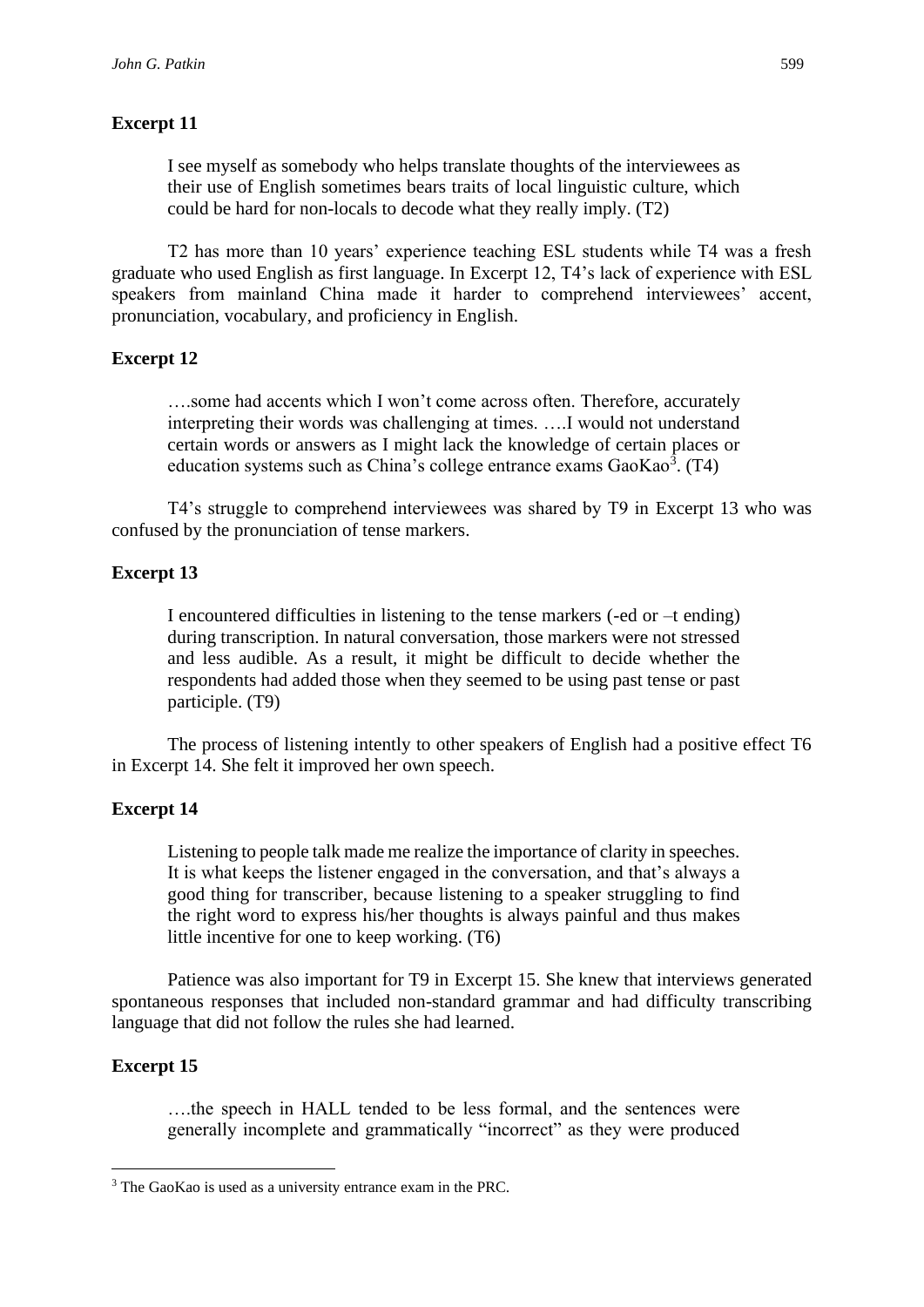spontaneously. Rather than following the traditional grammatical rules or sentence structures, I had to put much effort in figuring out the variation in order to convey how the respondents actually said the words*.* (T9)

Transcribing non-standard speech was a challenge for T9 because it did not flow as expected. In Excerpt 16, even though she knew that it was wrong to correct non-standard form, T5 initially found it difficult not to amend the interviewees' grammar.

## **Excerpt 16**

I was particularly conscious on what the interviewees were saying, and I corrected the [note: grammatical] errors amidst listening to the conversations. I realized it was a mistake to correct them in the transcriptions, and I retranscribe to what they were before they were corrected. It was a challenge to adapt to type exactly what the interviewees were answering in the beginning because I was often tempted to change them, even knowing it was the wrong thing to do afterwards. (T5)

Knowledge of ESL worked in two ways for HALL transcribers. Firstly, they applied their knowledge to comprehend the interlocutors. Secondly, as stated by T5 above, they experienced conflict with their prior learning as they wanted to correct non-standard speech.

#### **Discussion**

The findings have revealed how ESL transcribers define their role, how they ensure accuracy, and how they apply their skills. Some of the findings echo the views of transcribing in general while others show a direct relationship to ESL skills and experiences. In the following paragraphs, I will link the findings to the existing literature on transcribing followed by a discussion on the implications relating to ESL transcribers.

The hallmarks of a responsible and dedicated transcriber are universal.

#### **RQ1: How do ESL Transcribers Define Their Role?**

ESL transcribers play an important role in the research process. They think deeply about how their contributions affect research outcomes. They blend their existing knowledge with training, conventions, and instructions to produce scripts that are research ready. The dominant finding of RQ1 centers on ESL transcribers defining their role as gatekeepers. Their mention of rules, conventions professionalism, and the transformation of audio to text supports this postulation. Their ability to compare prior experiences and acknowledgement that they evolved while working on HALL also shows they were dedicated to their work. They also understand their role is limited to providing a textual representation of an interview.

The transcribers were able to make a distinction between the needs of HALL and other projects. In Excerpt 2, T4 stated that transcribing for HALL was "more structured and professional" while T6 felt her previous work was "very amateur" (Excerpt 3). When discussing transcribing with a friend, T8 discovered HALL was more demanding as "[she] had to follow guidelines" (Excerpt 1). These responses correlate with the literature that suggest recruits should be forewarned of the work requirements (Bird, 2005; Edwards, 2014). As training and coaching transcribers requires project funds and resources (Jenks, 2012; Mergenthaler & Stinson, 1992), the responses also support the notion of ensuring transcribers remain motivated and interested in the work (Powers, 2005). The role of transforming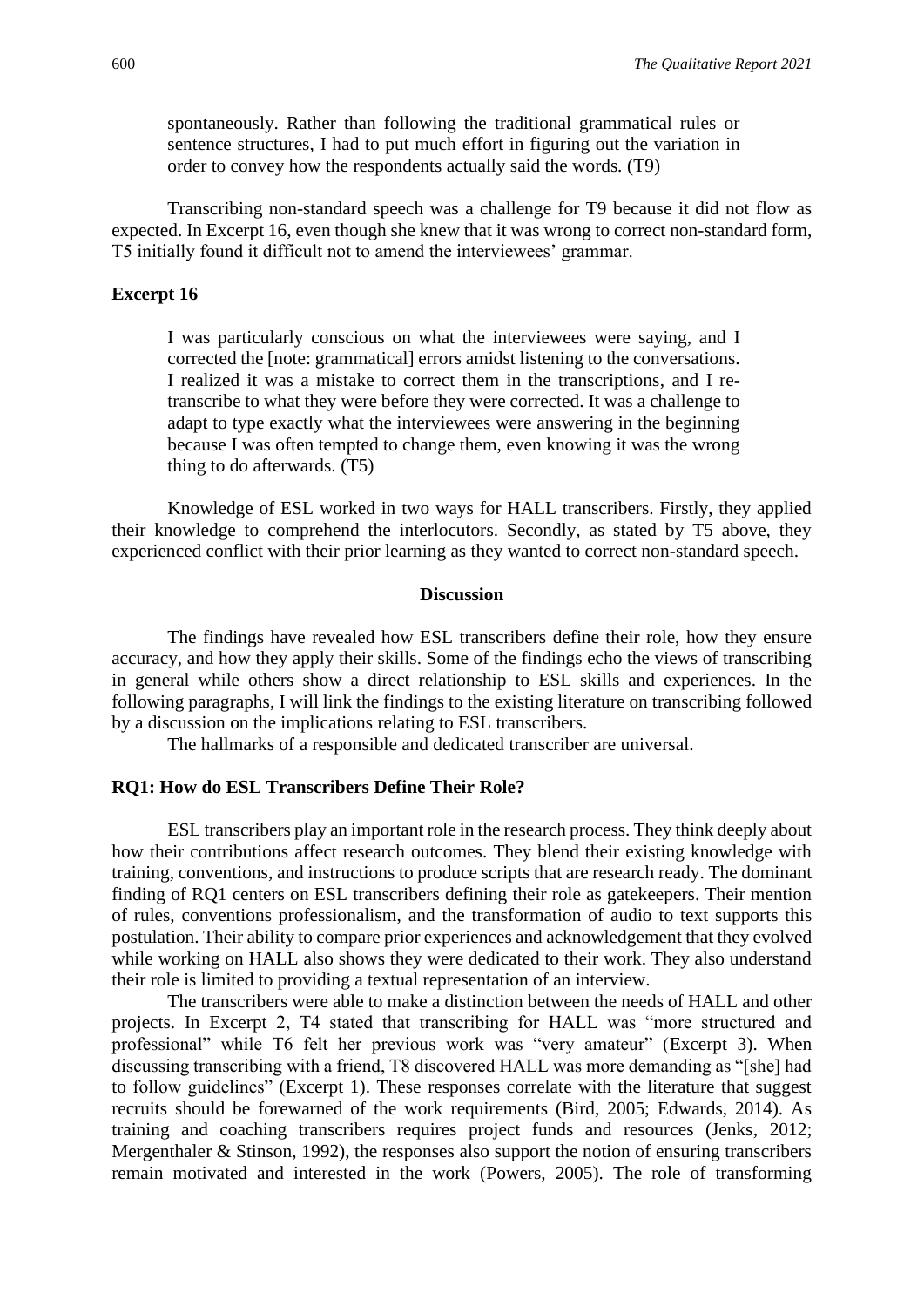interviews from audio to text which "researchers can use" (Excerpt 4) shows the value of positively framing the time-consuming experience of transcribing (Bird, 2005; Matheson, 2007). As the Chief Transcriber, I was inspired to share Powers' (2005) belief that transcribing offers an opportunity to learn from peoples' stories which I had experienced in prior projects.

## **RQ2: How Does insight Contribute to an ESL Transcriber's Accuracy?**

Accuracy is closely connected to training and the use of tools. Training involved explaining and demonstrating the use of conventions while tools included hardware such as headphones, VS software, and the Internet. In Excerpt 6, T5 stated that she listened "actively and consciously" with the understanding that the accuracy of her work was "critical." This acknowledgement is reinforced by prior studies that also warn that misinterpretations lead to data errors (Breiteneder et al., 2006; Bucholtz, 2000; Poland, 1995) which T6 avoided by revisiting unintelligible passages on recordings (Excerpt 7). T5's responsible attitude and T6's perseverance illustrate that training and reflective practice have a positive effect on accuracy.

The relationship between the hardware and accuracy discussed above is further enmeshed when tools are combined with soft skills. T1's comment on mastering motor and cognitive skills simultaneously (Excerpt 9) and T5's remarks on concentration (Excerpt 6) echoed Jenks' (2012) and Mergenthaler and Stinson's (1992) discussion on the need for transcribers to learn the basics of listening while typing, managing headphones, and using templates. Technical errors, due to ambient noise, as experienced by T9 (Excerpt 8), can be avoided if the transcriber employs listening strategies such as headphones (Jenks, 2012; MacWhinney, 2014; Tilley, 2003). T7 illustrated the convenience of instant web resources by using "Google to find…" (Excerpt 10).

#### **RQ3: How do ESL Transcribers Apply Their Skills?**

The role of ESL transcribers emerges when they apply their language skills. Nonstandard English conflicts with what they have learned, so they need to consciously detach themselves from prior learning that had mandated the correction of non-standard forms. The dilemma of transcribing non-standard grammar (O'Connell & Kowal, 2008) worked in favor of T2 who felt her familiarity with the "traits of local linguistic culture" (Excerpt 11) utilised her ESL skills. The literature warns that transcribers are inclined to add personal interpretations (Bird, 2005; Edwards, 2001; Tilley, 2003) but T2 leveraged her "local" language knowledge to "decode" the interviewees. Similarly, training helps transcribers (Edwards, 2001; McLellan et al., 2003; Riessman, 2002) and allows them to better process data as was the case with T9's approach of "figuring out the variation" (Excerpt 15), however she still faced difficulties in identifying tense markers such as "ed" which is a common trait in Hong Kong English speakers (see ACE, 2014).

Familiarity with the "local" variety of English made it comparatively easy for T2 and T9 although they had to remain vigilant in their desire to correct non-standard forms. The need for ongoing training, guidance, and checking was discovered early in the project through T5's mea culpa after she had "corrected" some interviewees' grammar (Excerpt 16). Described as a "tidy up" (Poland, 1995, p. 296), such mistakes are considered common (Roulston et al., 2003). T5's well intentioned "corrections" reflected a deeper familiarity as she had also conducted the interviews and like to chat with participants before and after recording. T5's actions align with Lapadat's (2000) suggestion that researchers can strengthen understanding with more background information. In T5's case, she used her ESL experience to provide a more detailed transcription.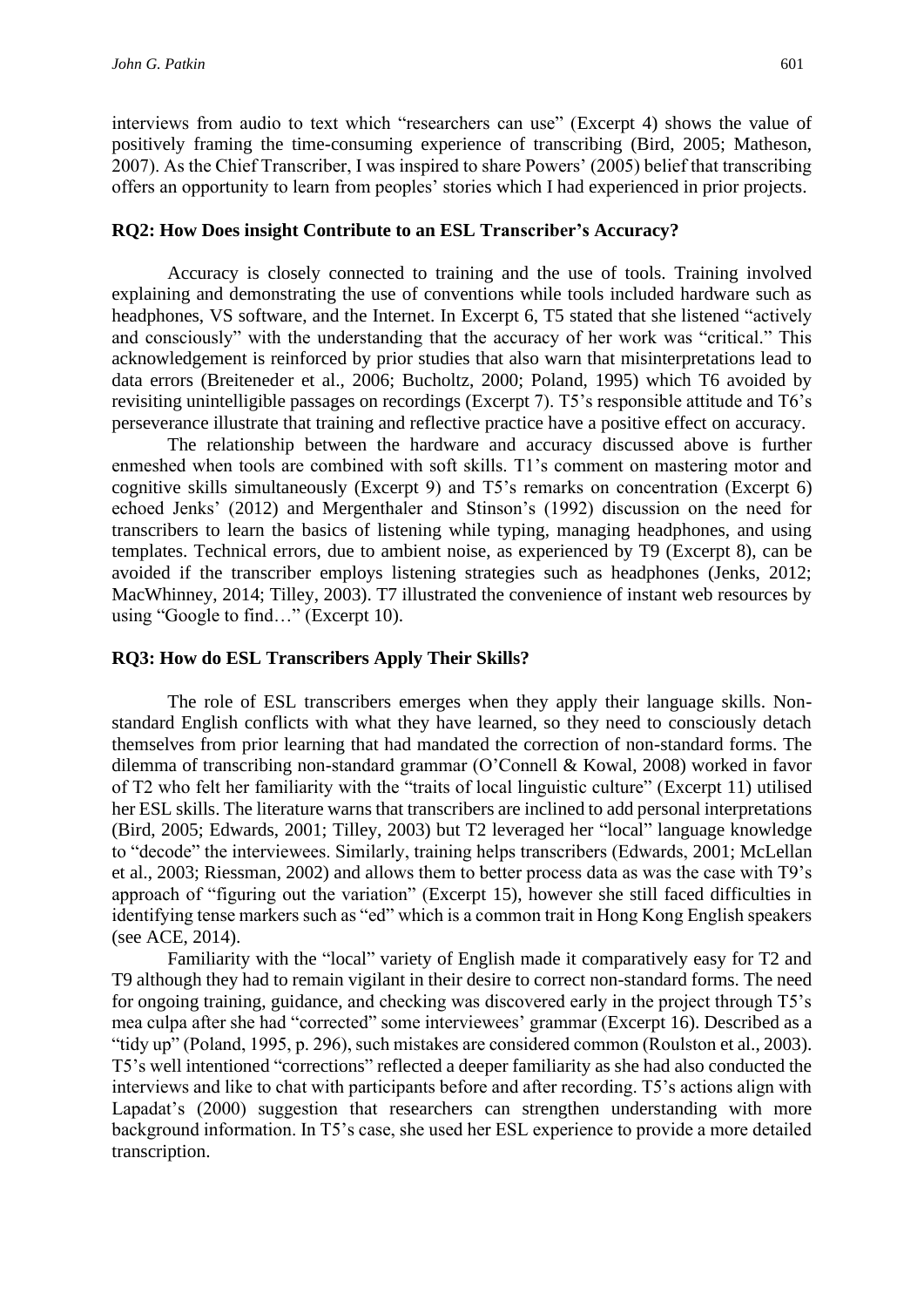The transcribers' knowledge and use of ESL worked for and against them. The positives included familiarity and comfort with interviewees of a similar linguistic background as they felt it was easier to understand what was being said. The drawback of this inside knowledge was the desire to tidy some utterances in the belief it would better represent the interviewee. This limitation was introduced in the literature review regarding the challenges of transcription (Jenks, 2012; Lindsay & O'Connell, 1995; MacWhinney, 2014; Oliver et al., 2006; Powers, 2005; Roberts, 1997) and is worth noting for future projects to ensure data integrity.

#### **Conclusion**

As the lead field researcher and chief transcriber of the HALL project, I was responsible for managing the workflow and the quality of transcripts. I had to balance the aims of the project against the needs of the 13 transcribers, most of whom were working on part-time contracts. I believe the transcribers benefited positively from the experience in activities after the project. One applied the skills in a new research role, another strengthened her ESL teaching skills, another used some of the data for a Ph.D., while at least three others pursued postgraduate degrees which required knowledge of transcription. All the transcribers were exposed to a deeper understanding of English language communication. They gained confidence in their ESL background and through the strengths they identified; they were able to constructively apply their knowledge to the process of transcribing.

The workshops primed the transcribers about what was expected and created an awareness about the technical and personal challenges. Regular meetings, including the discussion of conventions and the importance of performance targets, ensured on-time uniform transcriptions. Although some of the interviews were relatively short in length, the total number and their content allowed for in-depth analysis that would inform researchers and practitioners for years to come.

The future of human-curated transcripts is clouded by advances in voice recognition (VR) technology such as Google Voice, Apple's Siri, and Dragon. These technologies suggest there are alternatives, especially for people who find transcription physically demanding (Matheson, 2007); however, the use of VR technology shows that it is clumsy and laborintensive (Tilley, 2003) and has difficulty identifying more than one speaker (Matheson, 2007); and this becomes more apparent when accents and other varieties of English are used. ESL transcribers are therefore still needed, particularly for "local" varieties of English. As varieties of English and audio interviews become more common in the research process, more attention should be paid to the resources required for transcriber training, transcribing, and quality control.

Guidelines for transcription should consider not only the conventions and rules, but also be conveyed in a tone that allows transcribers to have pride in and ownership of their work otherwise it will affect their motivation and ultimately their accuracy and productivity. As such, the keywords mined from the interviews and the key words and root words listed in Figure 5 should be incorporated into work guidelines for transcribers. A proposed work process (Appendix 2), which was used in HALL, shows the steps and tools needed to manage transcribing in a second language environment. The time spent reviewing by a second and third transcriber can be minimized by having a well-organized file management system, enforcement of formatting, and spell checking.

The role of transcription in research should be scrutinized more in research publications. Reviewers should insist ensure the reader is informed how speech was transformed into text. Researchers should explain what was included and what was discarded, how unintelligible speech was managed, what efforts were made to identify unintelligible speech, how many people checked the transcriptions, how were they trained, what was their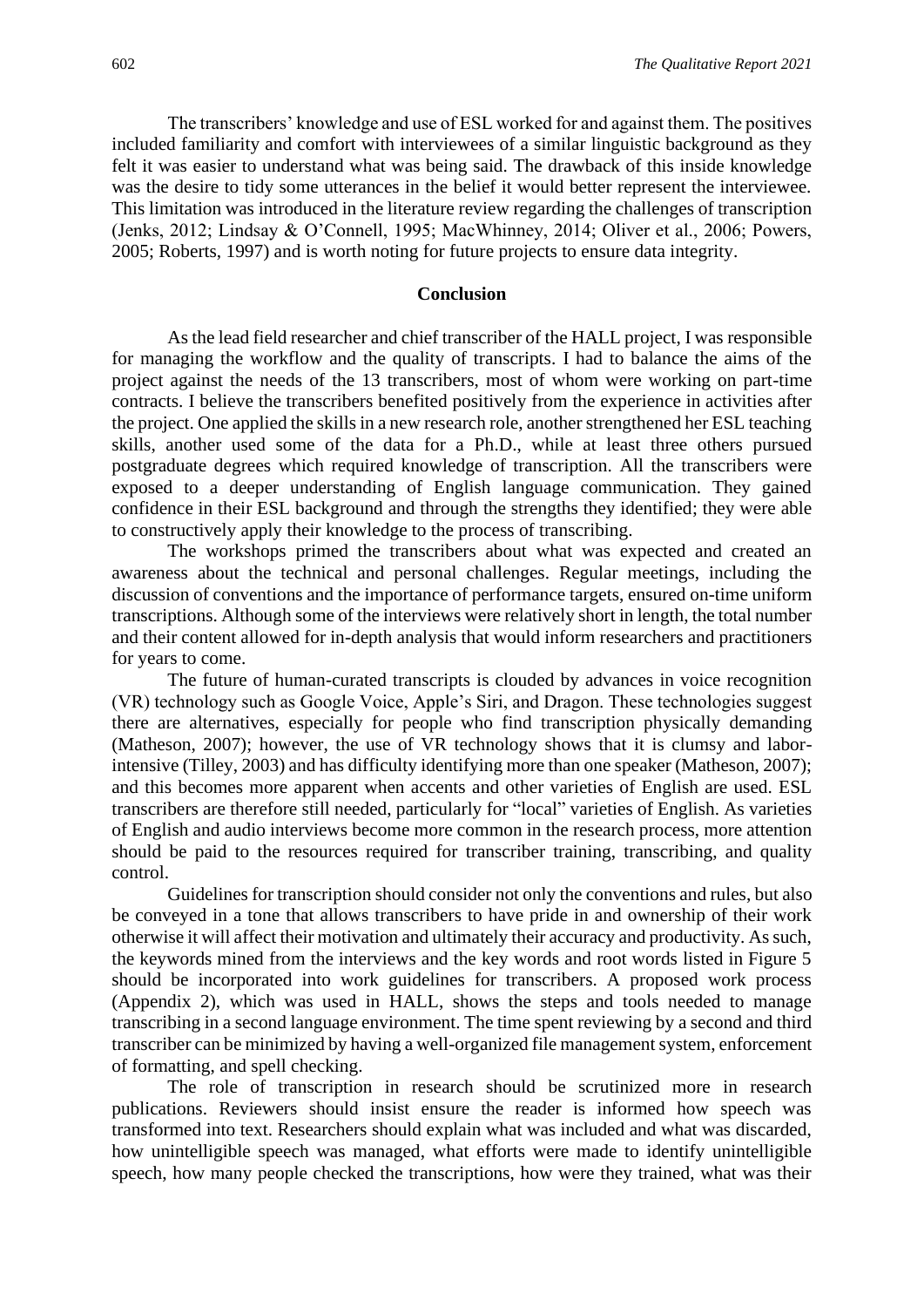prior experience, and how they feel about it. By explaining the processes that answer these questions, we will be better informed on the data source and methods used to transform it. We will also feel more confident in the reliability and rigor of the data while knowing its possible shortcomings.

Project proposals need to pay more attention to the role of transcription. The time needed for transcription can be affected by the length of the interview, interlocutors, audio quality, and transcription protocols. The length can be contained by the number of questions and accurate editing of recordings by clipping the top and tail so that transcribers do not waste time on irrelevant content. The number of interlocutors and their interaction can also be restricted with attentive interviewers who can ensure all research questions are answered along with follow-ups and clarifications; they should repeat some answers or make note of unfamiliar words for quick recall during transcription.

One of the limitations of this study is my choice not to conduct follow-up or face-toface interviews. This decision was made consciously as I had asked myself how I would feel if I had become a research subject. I also felt that there needs to be a limit to the amount of research on research. I felt that it would be unfair and almost a form of bullying to ask people who had been subordinate to me for more. The email format shielded them from a physical presence and the option to type their responses allowed them to carefully curate their responses. The open questions allowed them to provide long or short answers. If I were to do it again, I may have asked the colleagues to interview each other face-to-face and possibly conduct their own focus group. Ultimately, even with informed consent, I feel it is important to limit the amount of interaction for the sake of research. I am grateful they took part and provided the responses that have been used widely in this paper.

#### **References**

- ACE. (2014). *The Asian Corpus of English*. The Education University of Hong Kong. Retrieved from https://corpus.eduhk.hk/ace/
- Allwood, J., Björnberg, M., Grönqvist, L., Ahlsén, E., & Ottesjö, C. (2000). *The spoken language corpus at the department of linguistics.* Göteborg University. Retrieved from <https://data.flov.gu.se/gslc/>
- Aronson, J. (1995). A pragmatic view of thematic analysis. *The Qualitative Report, 2*(1), 1-3. <https://doi.org/10.46743/2160-3715/1995.2069>
- Barkhuizen, G., Benson, P., & Chik, A. (2013). *Narrative inquiry in language teaching and learning research*. Routledge.
- Bird, C. M. (2005). How I stopped dreading and learned to transcription. *Qualitative Inquiry*, *11*(2), 226-248.
- Breiteneder, A., Pitzl, M. L., Majewski, S., & Klimpfinger, T. (2006). VOICE recording Methodological challenges in the compilation of a corpus of spoken ELF. *Nordic Journal of English Studies, 5*(2)*,* 161-187.
- Bucholtz, M. (2000). The politics of transcription. *Journal of Pragmatics*, *32*(10), 1439-1465.
- Burns, E. (2010). Developing email interview practices in qualitative research. *Sociological Research Online*, *15*(4), 24-35. <https://doi.org/10.5153/sro.2232>
- Castillo-Montoya, M. (2016). Preparing for interview research: The interview protocol refinement framework. *The Qualitative Report, 21*(5), 811-831. <https://nsuworks.nova.edu/tqr/vol21/iss5/2>
- Cohen, L., Manion, L., & Morrison, K. (2013). *Research methods in education.* Routledge.
- Edwards, J. A. (2001). The transcription of discourse. In D. Schiffrin, D. Tannen, & H. E. Hamilton (Eds.), *The handbook of discourse analysis* (pp. 321-348). Blackwell.
- Edwards, J. A. (2014). Principles and contrasting systems of discourse transcription. In J. A.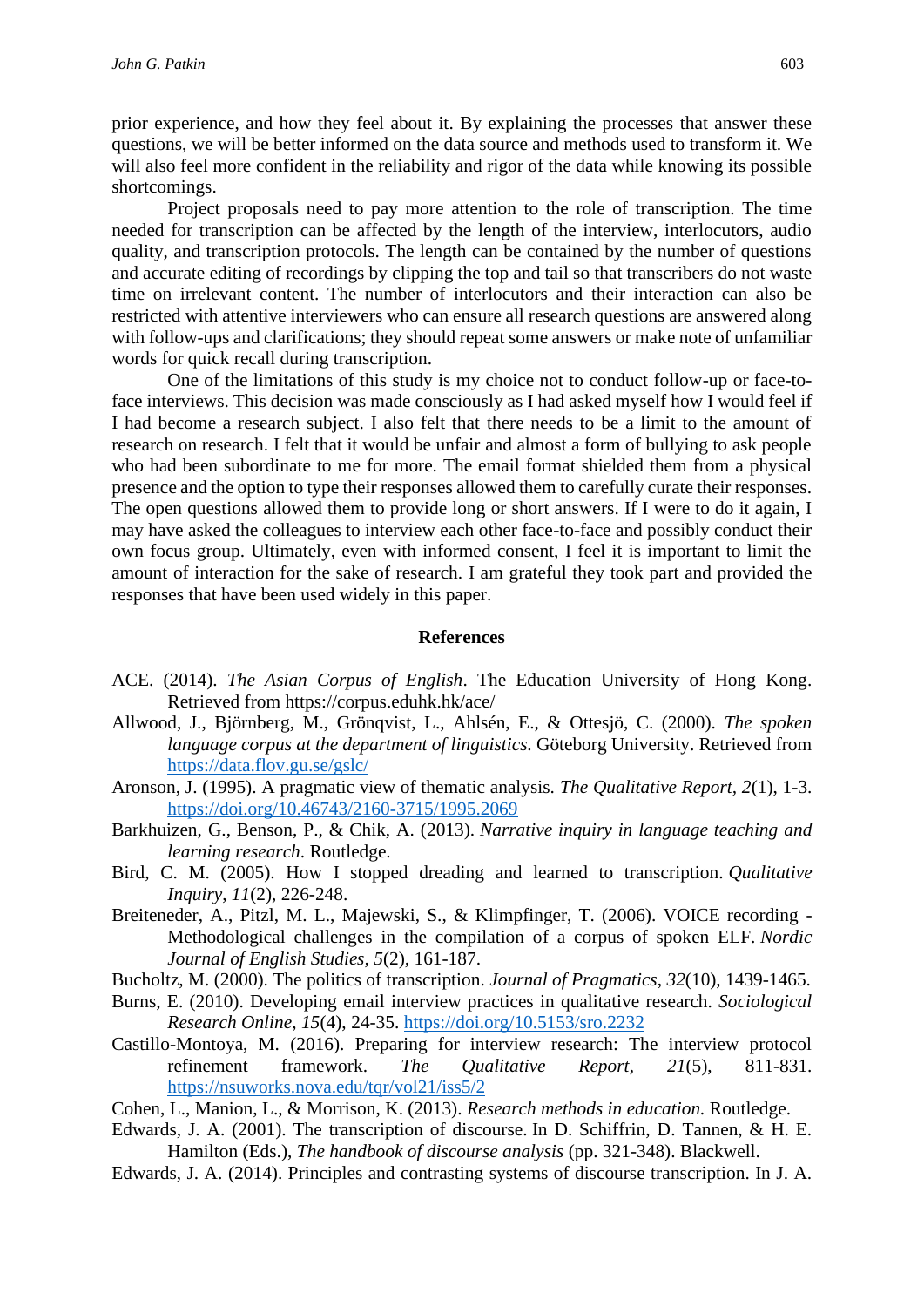Edwards & M. D. Lampert (Eds.), *Talking data: Transcription and coding in discourse research* (pp. 3-32). Taylor and Francis.

- Halcomb, E. J., & Davidson, P. M. (2006). Is verbatim transcription of interview data always necessary? *Applied Nursing Research*, *19*(1), 38-42.
- HALL. (2016). *English language learning histories*. Hong Kong Archive of Language Learning. Retrieved from http://www.narratives.hk
- Hubbell, L. D. (2003). False starts, suspicious interviewees and nearly impossible tasks: Some reflections on the difficulty of conducting field research abroad. *The Qualitative Report, 8*(2), 195-209. <https://doi.org/10.46743/2160-3715/2003.1887>
- Jenks, C. J. (2012). *Transcribing talk and interaction*. John Benjamins Publishing Company.
- Johnson, S., & Ensslin, A. (2006). Language in the news: Investigating representations of 'Englishness' using WordSmith Tools. *Corpora*, *1*(2) 153-185.
- Lampert, M. D., & Ervin-Tripp, S. M. (2014). Structured coding for the study of language and social interaction. In J. A. Edwards & M. D. Lampert (Eds.), *Talking data: Transcription and coding in discourse research* (pp. 169-206). Taylor and Francis.
- Lapadat, J. C. (2000). Problematizing transcription: Purpose, paradigm and quality. *International Journal of Social Research Methodology*, *3*(3), 203-219.
- Lapadat, J. C., & Lindsay, A. C. (1999). Transcription in research and practice: From standardization of technique to interpretive positionings. *Qualitative Inquiry*, *5*(1), 64- 86.
- Lee, K. H. Y., & Patkin, J. G. (2016). Reading as experience: Literature, response and imagination. *Changing English: Studies in Culture and Education*, *23*(1), 67-76.
- Lee, K. H. Y., & Patkin, J. G. (2017). Building the digital archive of Hong Kong English learning: Methodology, challenges and reflection. *System*, *65*, 61-68.
- Lindsay, J., & O'Connell, D. C. (1995). How do transcribers deal with audio recordings of spoken discourse? *Journal of Psycholinguistic Research*, *24*(2), 101-115.
- MacWhinney, B. (2014). *The CHILDES project: Tools for analyzing talk, Volume I: Transcription format and programs*. Psychology Press.
- Matheson, J. L. (2007). The voice transcription technique: Use of voice recognition software to transcribe digital interview data in qualitative research. *The Qualitative Report*, *12*(4), 547-560.<https://nsuworks.nova.edu/tqr/vol12/iss4/1>
- McLellan, E., MacQueen, K. M., & Neidig, J. L. (2003). Beyond the qualitative interview: Data preparation and transcription. *Field Methods*, *15*(1), 63-84.
- Mergenthaler, E., & Stinson, C. (1992). Psychotherapy transcription standards. *Psychotherapy Research*, *2*(2), 125-142.
- Mondada, L. (2013). The conversation analytic approach to data collection. In J. Sidnell & T. Stivers (Eds.), *The handbook of conversation analysis* (pp. 32-56). Blackwell Publishing.
- O'Connell, D., & Kowal, S. (2008). *Communicating with one another: Toward a psychology of spontaneous spoken discourse*. Springer.
- Oliver, D. G., Serovich, J. M., & Mason, T. L. (2005). Constraints and opportunities with interview transcription: Towards reflection in qualitative research. *Social Forces*, *84*(2), 1273-1289.
- Patkin, J. G. (2011). *The ACE manual: Data collection and transcription for the Asian corpus of English*. RCLEAMS.
- Pavlenko, A. (2007). Autobiographic narratives as data in applied linguistics. *Applied Linguistics*, *28*(2), 163-188.
- Poland, B. D. (1995). Transcription quality as an aspect of rigor in qualitative research. *Qualitative Inquiry*, *1*(3), 290-310.
- Powers, W. R. (2005). *Transcription techniques for the spoken word*. Rowman Altamira.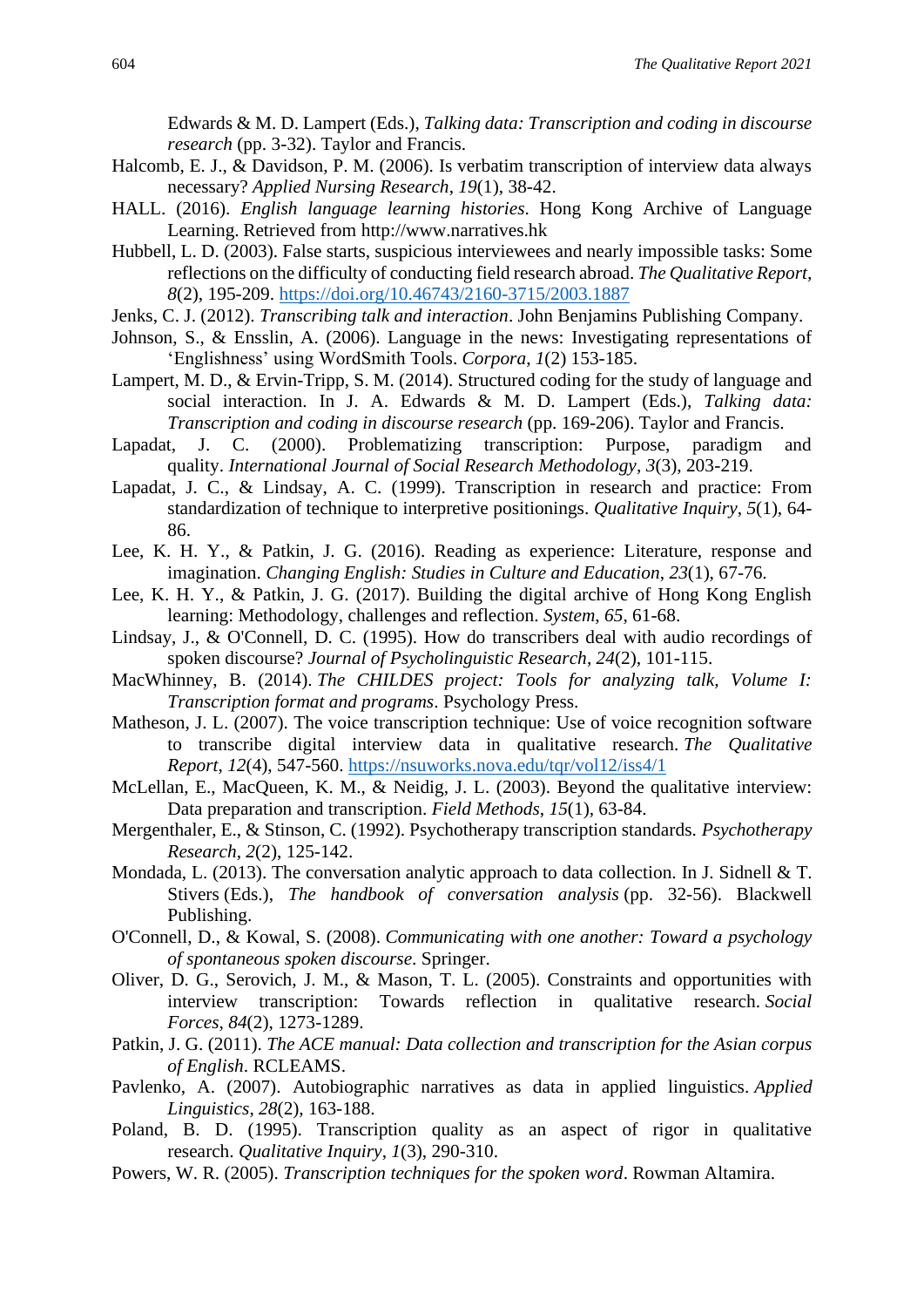- Ratislavova, K., & Ratislav, J. (2014). Asynchronous email interview as a qualitative research method in the humanities. *Human Affairs*, *24*, 452-460
- Reason, J. (1990). *Human Error*. Cambridge University Press.
- Riessman, C. K. (2002). Narrative analysis. In M. Huberman & M. B. Miles (Eds.), *The qualitative researcher's companion* (pp. 216-270). Sage.
- Roberts, C. (1997). The politics of transcription. Transcribing talk: Issues of representation. *TESOL Quarterly, 31*(1), 167-71.
- Roulston, K., DeMarrais, K., & Lewis, J. B. (2003). Learning to interview in the social sciences. *Qualitative Inquiry, 9*(4), 643-668.
- Scott, M. (2008). Developing WordSmith. *International Journal of English Studies, 8*(1), 95- 106.
- Tilley, S. A. (2003). "Challenging" research practices: Turning a critical lens on the work of transcription. *Qualitative Inquiry, 9*(5), 750-773.
- Tong, A., Sainsbury, P., & Craig, J. (2007). Consolidated criteria for reporting qualitative research (COREQ): A 32-item checklist for interviews and focus groups. *International Journal for Quality in Health Care*, *19*(6), 349-357.
- VOICE. (2013). *The Vienna-Oxford International Corpus of English* (version 2.0 online). Retrieved from [http://voice.univie.ac](http://voice.univie.ac/)
- Walkinshaw, I., & Kirkpatrick, A. (2014). Mutual face preservation among Asian speakers of English as a Lingua Franca. *Journal of English as a Lingua Franca, 3*(2), 269-291*.*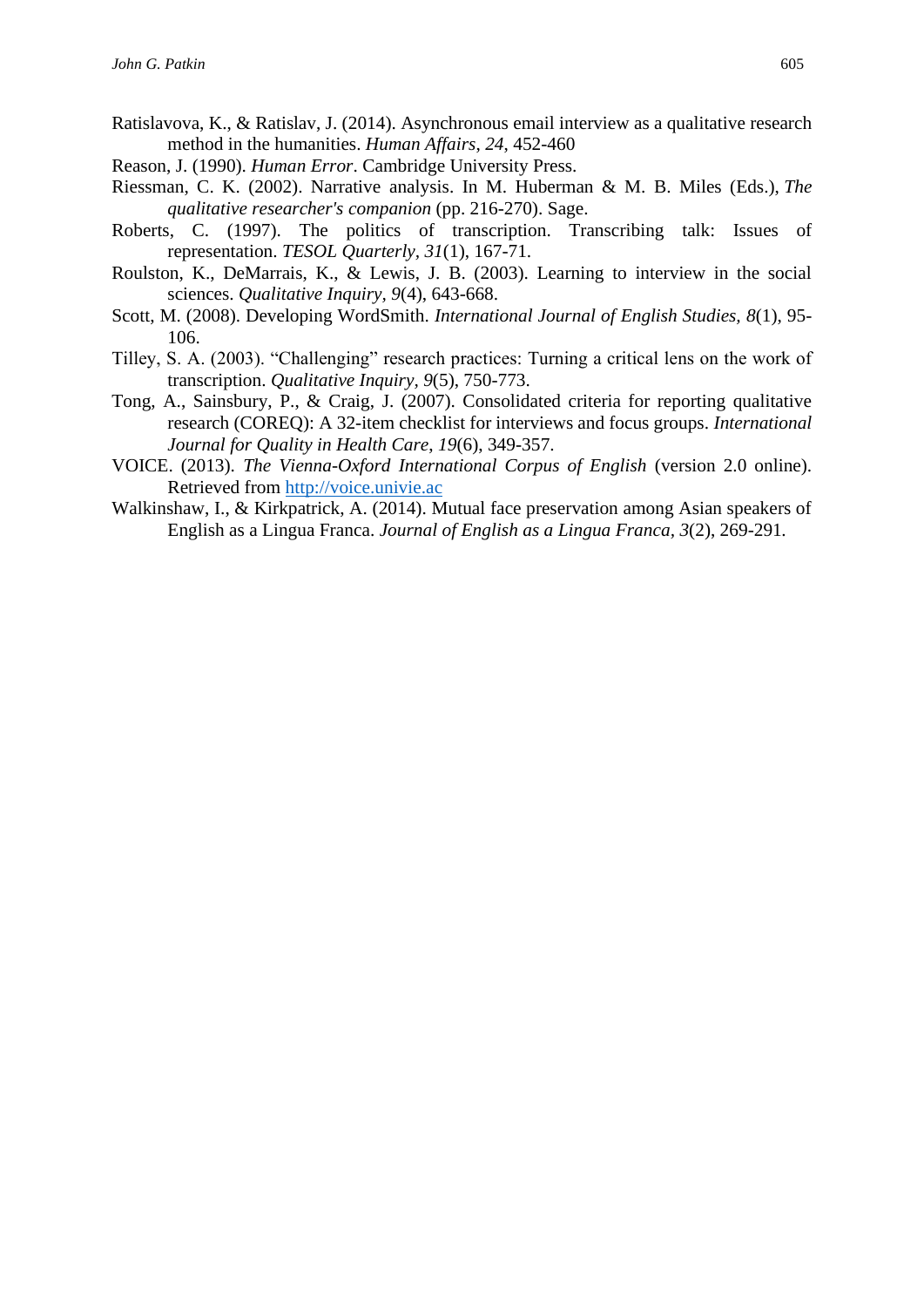## **Appendix 1**

## **HALL Markups (adapted from VOICE, 2013)**

- 1. **Pauses** were only marked if they were four seconds or longer. The length of the pause was written as a numeral and placed between two curled brackets.
- S1: What did you read?
- S2: (6) I can't remember
- 2. **Fillers** were only included with pauses or doubtful replies to illustrate difficulties in responding to questions.
- S1: What did you read?
- S2: (4) er (4)
- S1: Can you remember?
- S2: Sorry, no.
- 3. Interviewers were advised to avoid continuation by waiting for respondents to reply. **Continuation** occasionally occurred when interviewers tried to clarify facts.
- S1: You can't remember the name of the book? Was it Harry=
- S2: =Potter. Yes, Harry Potter. I read that.
- 4. **Context** illustrated events such as the interviewee talking to someone else to form a reply during the interview.
- S2: I read this one {stops to answer phone call}
- 5. Each syllable of **unintelligible** speech was marked with an x instead of guessing. Transcribers could offer an interpretation for the utterance in brackets.
- S2: We had to  $\langle$ un $\rangle$  xx x  $\langle$ /un $\rangle$  {Sounds like "talk to" } the teacher
- 6. **Coinages** have been included to illustrate how learners differentiate pedagogical aspects.
- S1: We had  $\langle pvc \rangle$  dictationary (dictation)  $\langle pvc \rangle$  ever morning.
- 7. **Non-English** transcription was limited to the Cantonese and Mandarin. These occasional utterances were made by interviewees who wished to clarify something in their first language before saying it in English.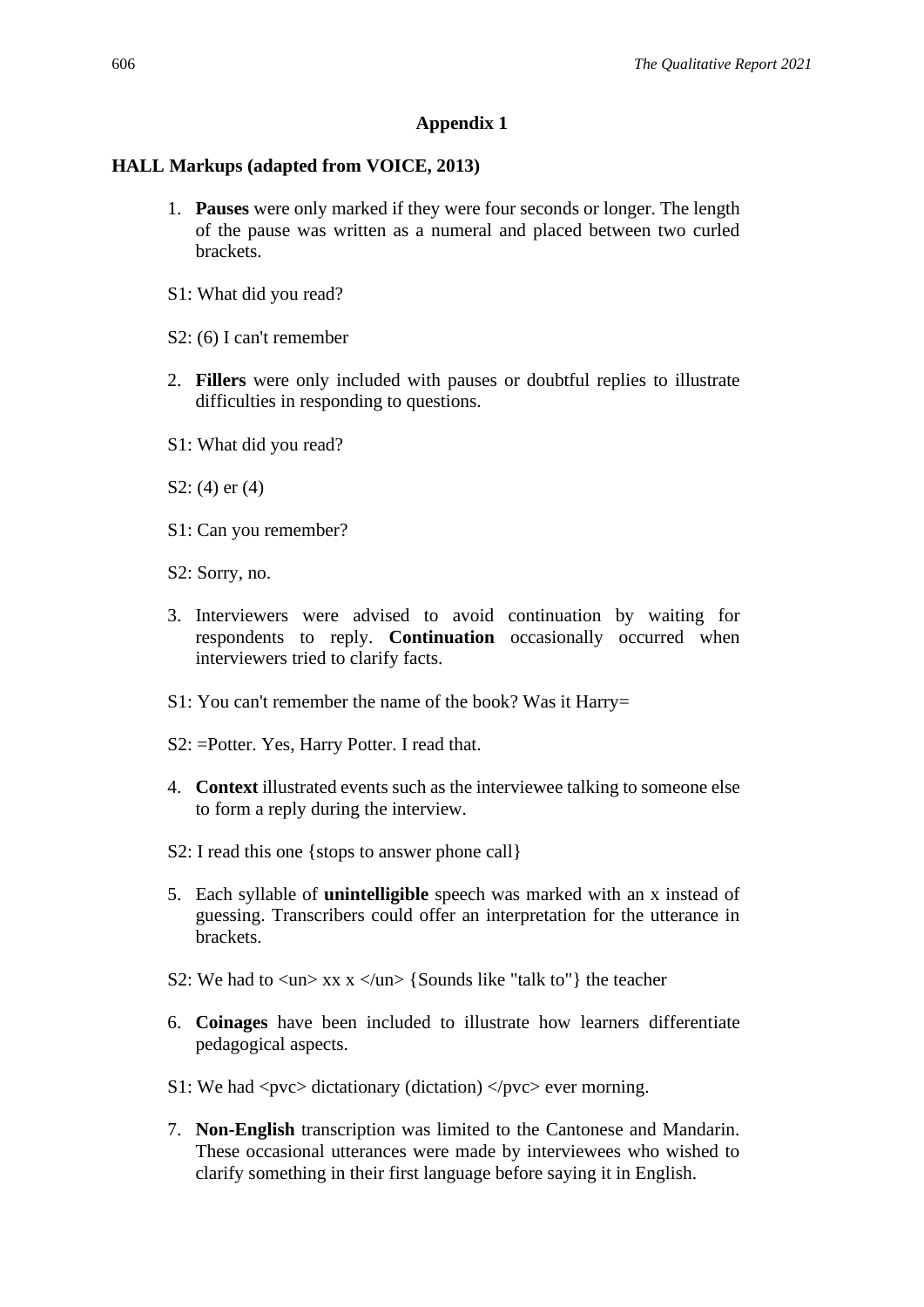S2: Er, er, er @ {Speaks Cantonese: 唔知喎 I don't know}.

- 8. Each moment of **laughter** was marked with @ and speech with laughter in pointy brackets.
- S1: I was so embarrassed @@@ because  $I < \omega >$  didn't know  $< \omega > \omega$ .
- 9. S**earchable media titles** were written in brackets if the interviewee uttered a variation from the original.
- S1: I read Twilights {Twilight} and Hunger Game {the Hunger Games}.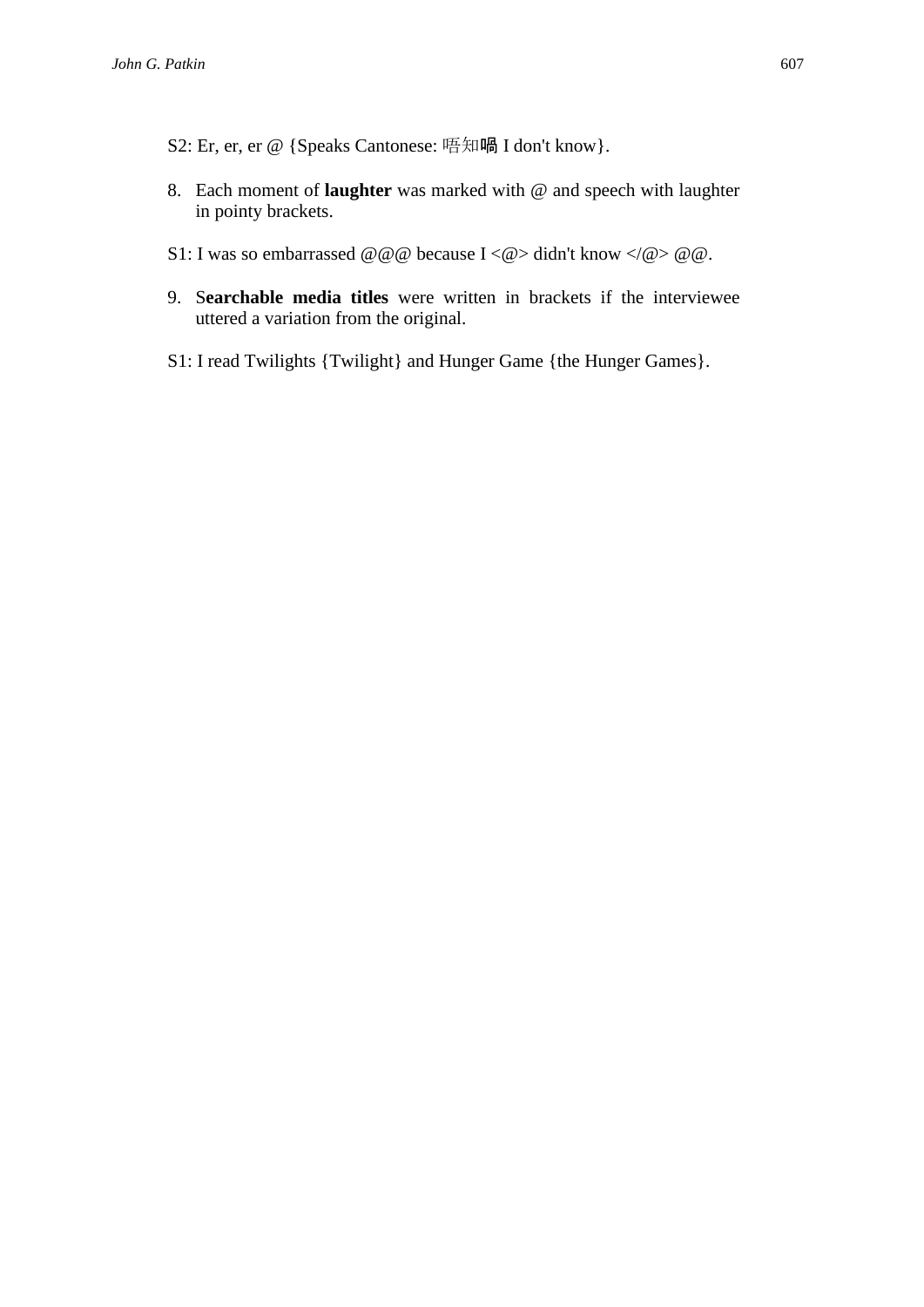# **Appendix 2**

# **The Transcription Process (adapted from Patkin, 2011)**

- 1. Back-up audio to hard drive.
- 2. Rename file and create list on master spreadsheet.
- 3. Edit audio file (if required).
- 4. Save audio file in common work folder.
- 5. Allocate transcription duties.
- 6. Create text file and save with same name as audio file.
- 7. First transcriber first draft.
- 8. Revisit problem areas in first draft.
- 9. Spell check, format check first draft.
- 10. Second transcriber check.
- 11. Return and or clarify (if required).
- 12. Second transcriber repeats steps of first transcriber.
- 13. Chief transcriber checks formatting, word count, length etc.
- 14. Transcription file is locked for analysis.

Possible next stages:

- Investigator questions content and finds transcription does not match audio.
- The transcription is returned to the chief transcriber for review.
- Draft versions are compared using WinMerge.
- Findings discussed and reviewed with relevant parties.